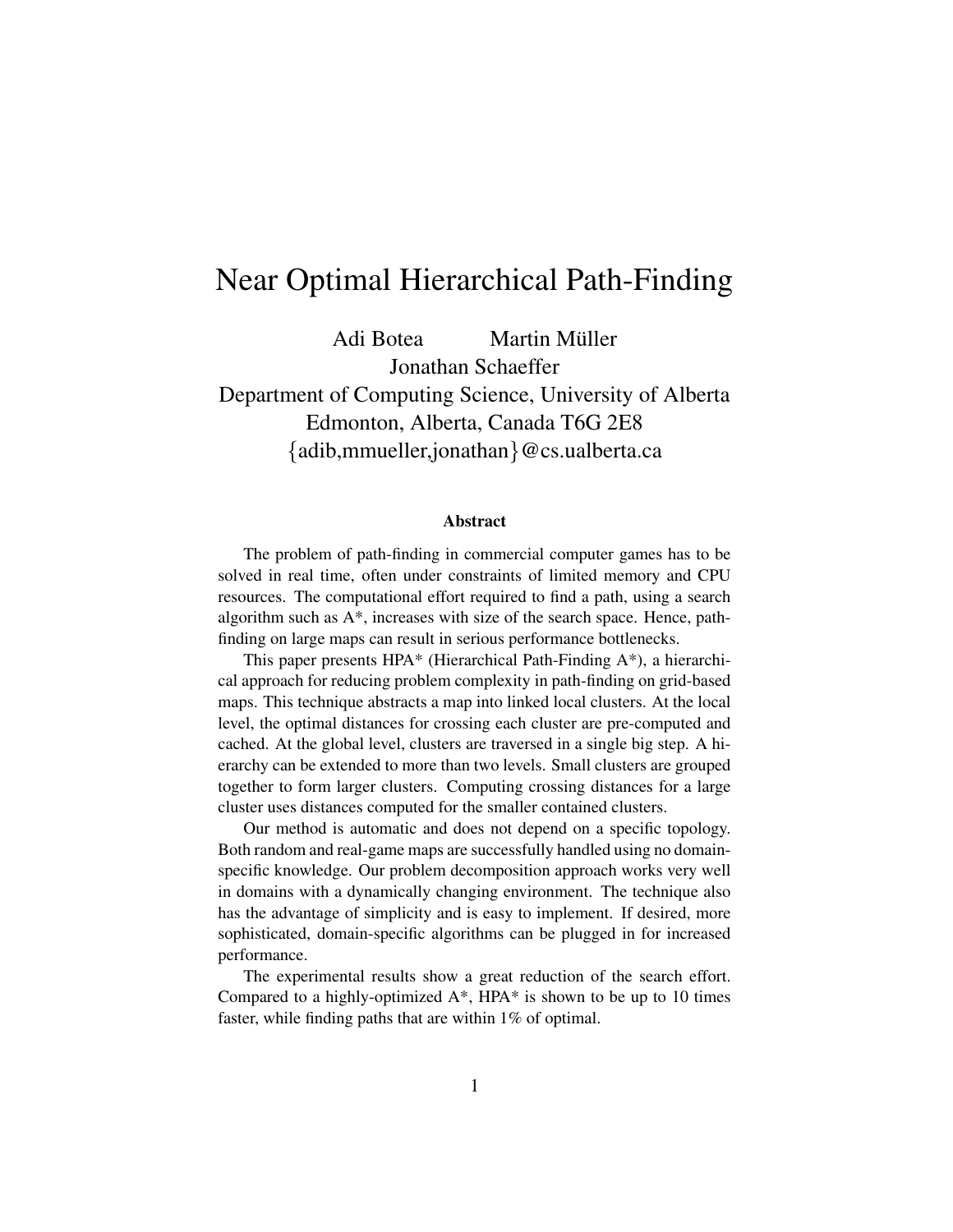## **1 Introduction**

The problem of path-finding in commercial computer games has to be solved in real time, often under constraints of limited memory and CPU resources. Hierarchical search is acknowledged as an effective approach to reduce the complexity of this problem. However, no detailed study of hierarchical path-finding in commercial games has been published. Part of the explanation is that game companies usually do not make their ideas and source code available.

The industry standard is to use  $A^*$  [10] or iterative-deepening  $A^*$ , IDA\* [3].  $A^*$  is generally faster, but IDA\* uses less memory. There are numerous enhancements to these algorithms to make them run faster or explore a smaller search tree. For many applications, especially those with multiple moving NPCs (such as in real-time strategy games), these time and/or space requirements are limiting factors.

In this paper we describe HPA\*, a new method for hierarchical path-finding on grid-based maps, and present performance tests. Our technique abstracts a map into linked local clusters. At the local level, the optimal distances for crossing the cluster are pre-computed and cached. At the global level, an action is to cross a cluster in a single step rather than moving to an adjacent atomic location.

Our method issimple, easy to implement, and generic, as we use no applicationspecific knowledge and apply the technique independently of the map properties. We handle variable cost terrains and various topology types such as forests, open areas with obstacles of any shape, or building interiors—without any implementation changes.

For many real-time path-finding applications, the complete path is not needed. Knowing the first few moves of a valid path often suffices, allowing a mobile unit to start moving in the right direction. Subsequent events may result in the unit having to change its plan, obviating the need for the rest of the path. A\* returns a complete path. In contrast, HPA\* returns a complete path of sub-problems. The first sub-problem can be solved, giving a unit the first few moves along the path. As needed, subsequent sub-problems can be solved providing additional moves. The advantage here is that if the unit has to change its plan, then no effort has been wasted on computing a path to a goal node that was never needed.

The hierarchical framework is suitable for static and dynamically changing environments. In the latter case, first assume that local changes can occur on immobile topology elements (e.g., a bomb destroys a bridge). We recompute the information extracted from the modified cluster locally and keep the rest of the framework unchanged. Second, assume that there are many mobile units on the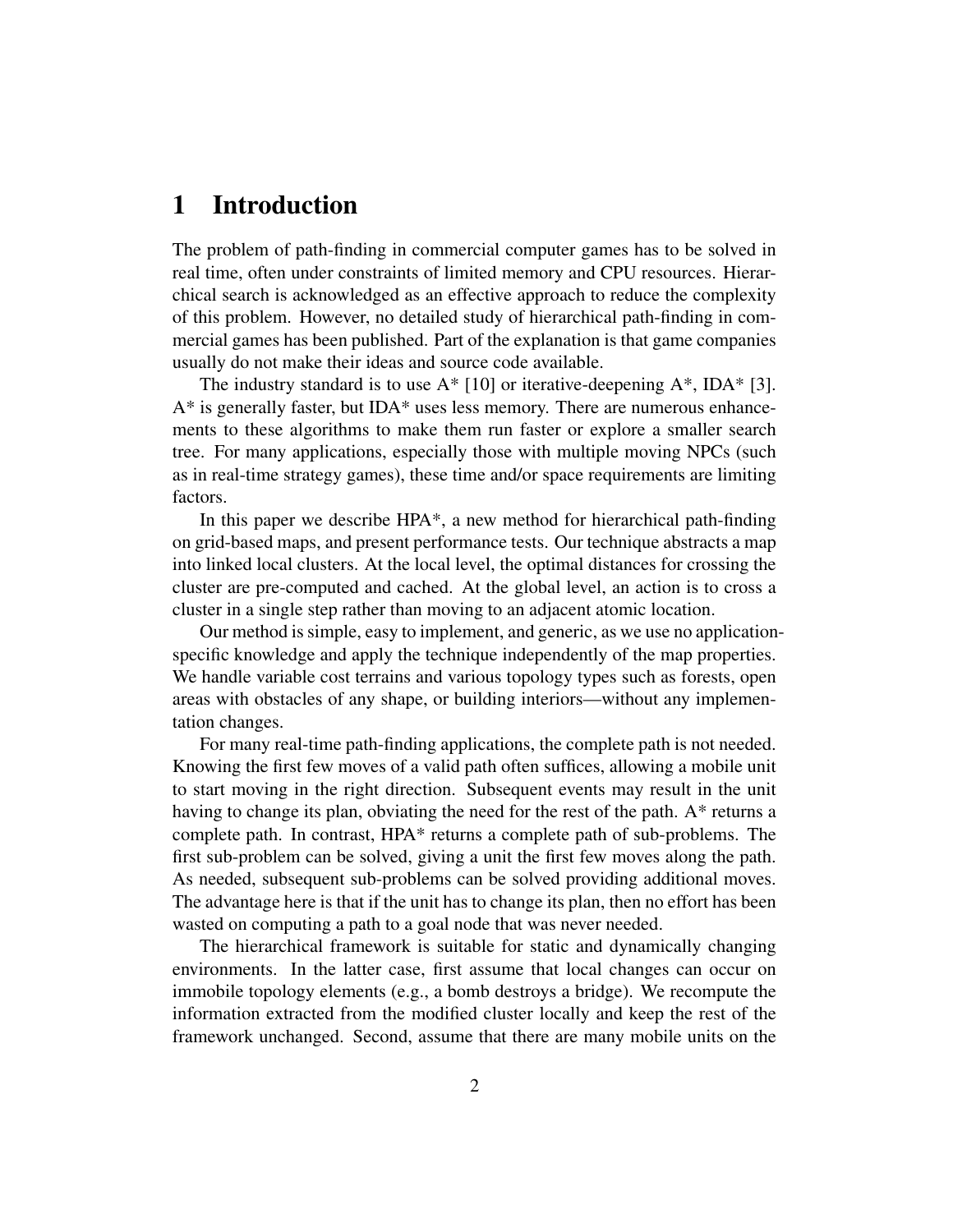map and a computed path can become blocked by another unit. We compute an abstract path with reduced effort and do not spend additional effort to refine it to the low-level representation. We quickly get the character moving in a proven good direction and refine parts of the abstract path as the character needs them. If the path becomes blocked, we replan for another abstract path from the current position of the character.

The hierarchy of our method can have any number of levels, making it scalable for large problem spaces. When the problem map is large, a larger number of levels can be the answer for reducing the search effort, for the price of more storage and pre-processing time.

Our technique produces sub-optimal solutions, trading optimality for improved execution performance. After applying a path-smoothing procedure, our solutions are within 1% of optimal.

### **1.1 Motivation**

Consider the problem of traveling by car from Los Angeles, California, to Toronto, Ontario. Specifically, what is the minimum distance to travel by car from 1234 Santa Monica Blvd in Los Angles to 4321 Yonge Street in Toronto? Given a detailed roadmap of North America, showing *all* roads annotated with driving distances, an A\* implementation can compute the optimal (minimum distance) travel route. This might be an expensive computation, given the sheer size of the roadmap.

Of course, a human travel planner would never work at such a low level of detail. They would solve three problems:

- 1. Travel from 1234 Santa Monica Boulevard to a major highway leading out of Los Angeles.
- 2. Plan a route from Los Angeles to Toronto.
- 3. Travel from the incoming highway in Toronto to 4321 Yonge Street.

The first and third steps would require a detailed roadmap of each city. Step (2) could be done with a high-level map, with roads connecting cities, abstracting away all the detail within the city. In effect, the human travel planner uses abstraction to quickly find a route from Los Angles to Toronto. However, by treating cities as black boxes, this search is not guaranteed to find the shortest route. For example, although it may be faster to stay on a highway, for some cities where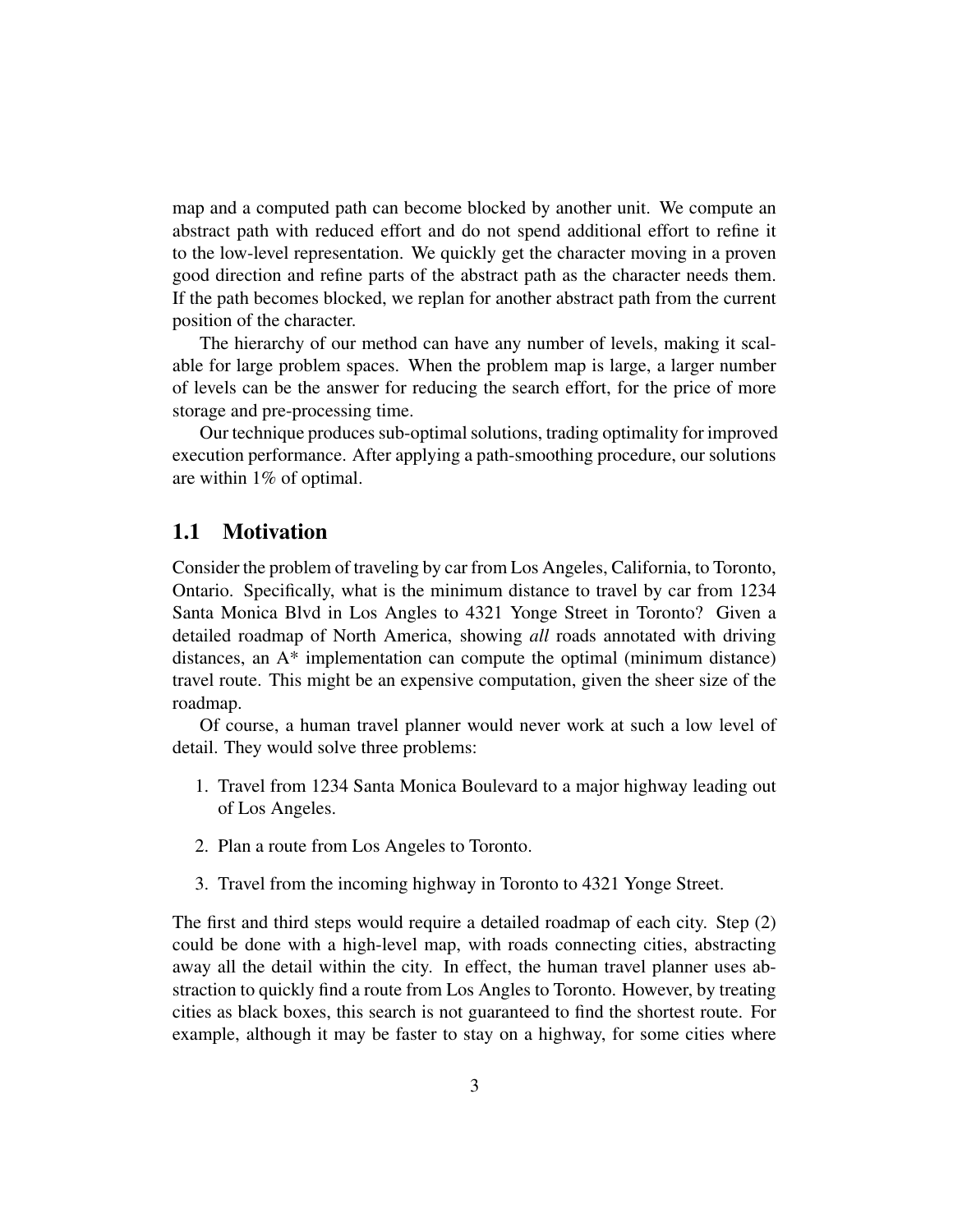the highway goes around the city, leaving the highway and going through the city might be a shorter route. Of course, it may not be a faster route (city speeds are slower than highway speeds), but in this example we are trying to minimize travel distance.

Abstraction could be taken to a higher level: do the planning at the state/province level. Once the path reaches a state boundary, compute the best route from state to state. Once you know your entrances and exits from the states, then plan the inter-state routes. Again, this will work but may result in a sub-optimal solution.

Taken to the extreme, the abstraction could be at the country level: travel from the United States to Canada. Clearly, there comes a point where the abstraction becomes so coarse as to be effectively useless.

We want to adopt a similar abstraction strategy for computer game path-finding. We could use  $A^*$  on a complete  $1000 \times 1000$  map – but that represents a potentially huge search space. Abstraction can be used to reduce this dramatically. Consider each  $10 \times 10$  block of the map as being a "city". Now we can search in a map of  $100 \times 100$  cities. For each city, we know the city entrances and the costs of crossing the city for all the entrance pairs. We also know how to travel between cities. The problem then reduces to three steps:

- Start node: Within the block containing the start node, find the optimal path to the borders of the block.
- Search at the block level (100  $\times$  100 blocks) for the optimal path from the block containing the start node to the block containing the goal node.
- Goal node: Within the block containing the goal node, find the optimal path from the border of the block to the goal.

The result is a much faster search giving nearly optimal solutions. Further, the abstraction is topology independent; there is no need for a level designer to manually break the grid into high-level features or annotate it with way-points.

## **1.2 Contributions**

The contributions of this paper include:

1. HPA\*, a new hierarchical path-finding algorithm (including pseudo-code and source code) that is domain-independent and works well for static and dynamic terrain topologies.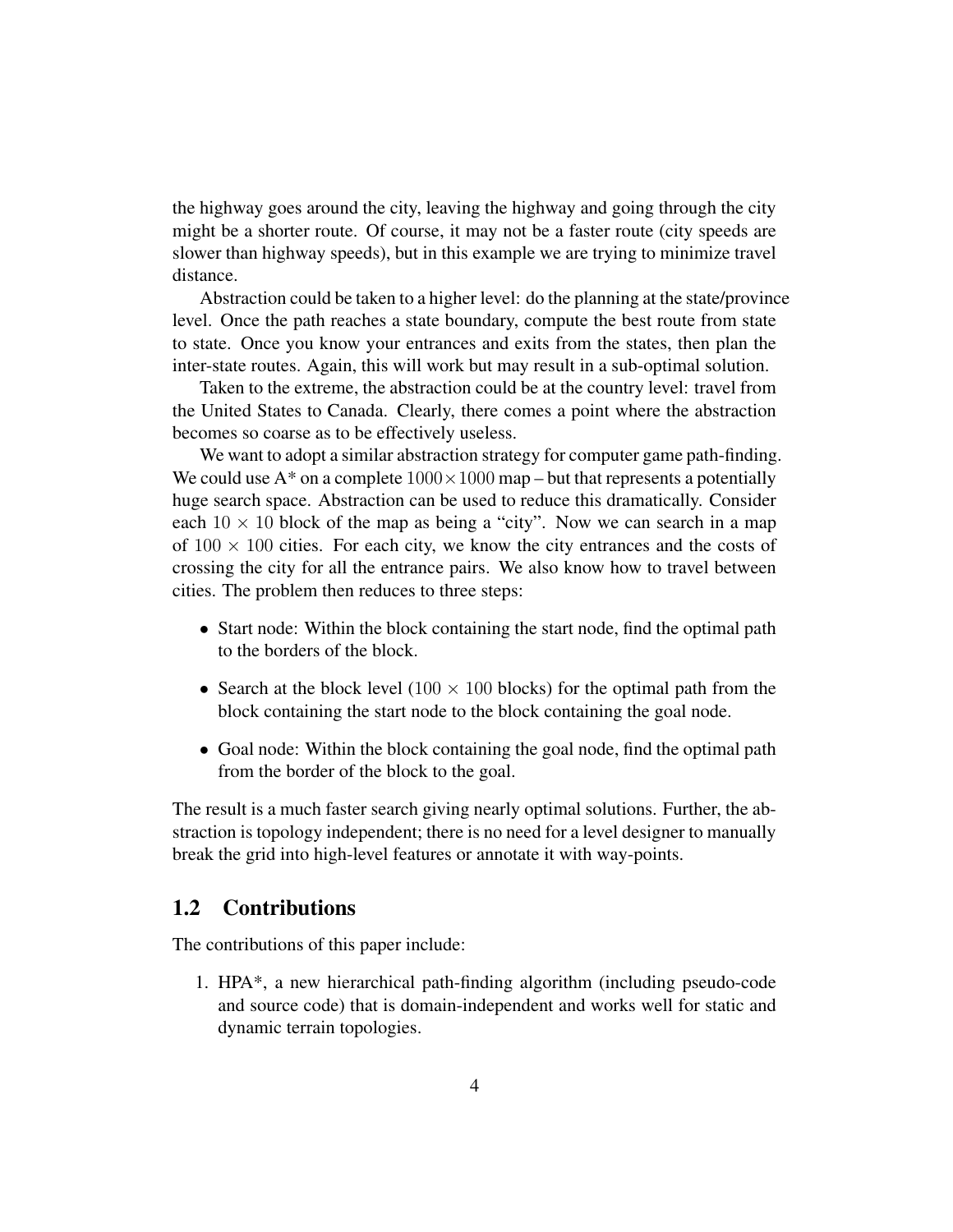- 2. Experimental results for hierarchical search on a variety of games mazes (from BioWare's BALDUR'S GATE), showing up to a 10-fold speed improvement in exchange for a 1% degradation in path quality.
- 3. Variations on the hierarchical search idea appear to be in use by several game companies, although most of their algorithmic details are not public. To the best of our knowledge, this is the first scientific study of using hierarchical A<sup>\*</sup> in the domain of commercial computer games.

Section 2 contains a brief overview of the background literature. Section 3 presents our new approach to hierarchical A\*, and its performance is evaluated in Section 4. Section 5 presents our conclusions and topics for further research. Appendix A provides the pseudo-code for our algorithm.

## **2 Literature Review**

The first part of this section summarizes hierarchical approaches used for pathfinding in commercial games. The second part reviews related work in a more general context, including applications to other grid domains such as robotics.

Path-finding using a two-level hierarchy is described in [5]. The author provides only a high-level presentation of the approach. The problem map is abstracted into clusters such as rooms in a building or square blocks on a field. An abstract action crosses a room from the middle of an entrance to another. This method has similarities to our work. First, both approaches partition the problem map into clusters such as square blocks. Second, abstract actions are block crossings (as opposed to going from one block center to another block center). Third, both techniques abstract a block entrance into one transition point (in fact, we allow either one or two points). This leads to fast computation but gives up the solution optimality. There are also significant differences between the two approaches. We extend our hierarchy to several abstraction levels and do this abstraction in a domain independent way. We also pre-compute and cache optimal distances for block crossing, reducing the costs of the on-line computation.

Another important hierarchical approach for path-finding in commercial games uses *points of visibility* [6]. This method exploits the domain local topology to define an abstract graph that covers the map efficiently. The graph nodes represent the corners of convex obstacles. For each node, edges are added to all the nodes that can be seen from the current node (i.e., the can be connected with a straight line).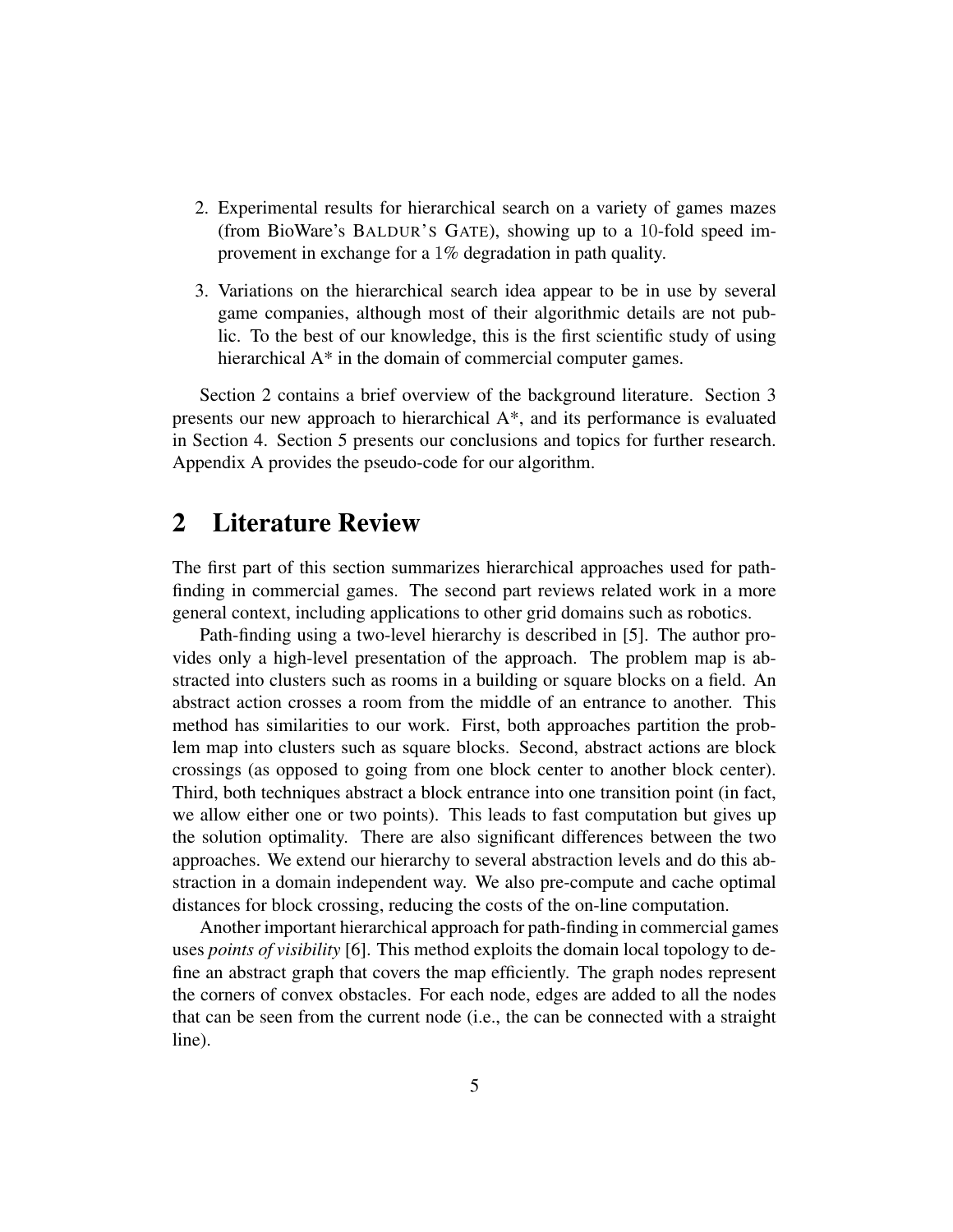This method provides solutions of good quality. It is particularly useful when the number of obstacles is relatively small and they have a convex polygonal shape (i.e., building interiors). The efficiency of the method decreases when many obstacles are present and/or their shape is not a convex polygon. Consider the case of a map containing a forest, which is a dense collection of small size obstacles. Modeling such a topology with points of visibility would result in a large graph (in terms of number of nodes and edges) with short edges. Therefore, the key idea of traveling long distances in a single step wouldn't be efficiently exploited. When the problem map contains concave or curved shapes, the method either has poor performance or needs sophisticated engineering to build the graph efficiently. In fact, the need for algorithmic or designer assistance to create the graph is one of the disadvantages of the method. In contrast, our approach works for many kinds of maps and does not require complex domain analysis to perform the abstraction.

The *navigation mesh* (aka. NavMesh) is a powerful abstraction technique useful for 2D and 3D maps. In a 2D environment, this approach covers the unblocked area of a map with a (minimal) set of convex polygons. A method for building a near optimal NavMesh is presented in [11]. This method relaxes the condition of the minimal set of polygons and builds a map coverage much faster.

Besides commercial computer games, path-finding has applications in many research areas. Path-finding approaches based on topological abstraction that have been explored in robotics domains are especially relevant for the work described in this paper. *Quadtrees* [8] have been proposed as a way of doing hierarchical map decomposition. This method partitions a map into square blocks with different sizes so that a block contains either only walkable cells or only blocked cells. The problem map is initially partitioned into 4 blocks. If a block contains both obstacle cells and walkable cells, then it is further decomposed into 4 smaller blocks, and so on. An action in this abstracted framework is to travel between the centers of two adjacent blocks. Since the agent always goes to the middle of a box, this method produces sub-optimal solutions.

To improve the solution quality, quadtrees can be extended to *framed quadtrees* [1, 12]. In framed quadtrees, the border of a block is augmented with cells at the highest resolution. An action crosses a block between any two border cells. Since this representation permits many angles of direction, the solution quality improves significantly. On the other hand, framed quadtrees use more memory than quadtrees.

Framed quadtrees are more similar to our work than quadtrees, since we also use block crossings as abstract actions. However, we don't consider *all* the cells on the block border as entrance points. We reduce the number of block entrance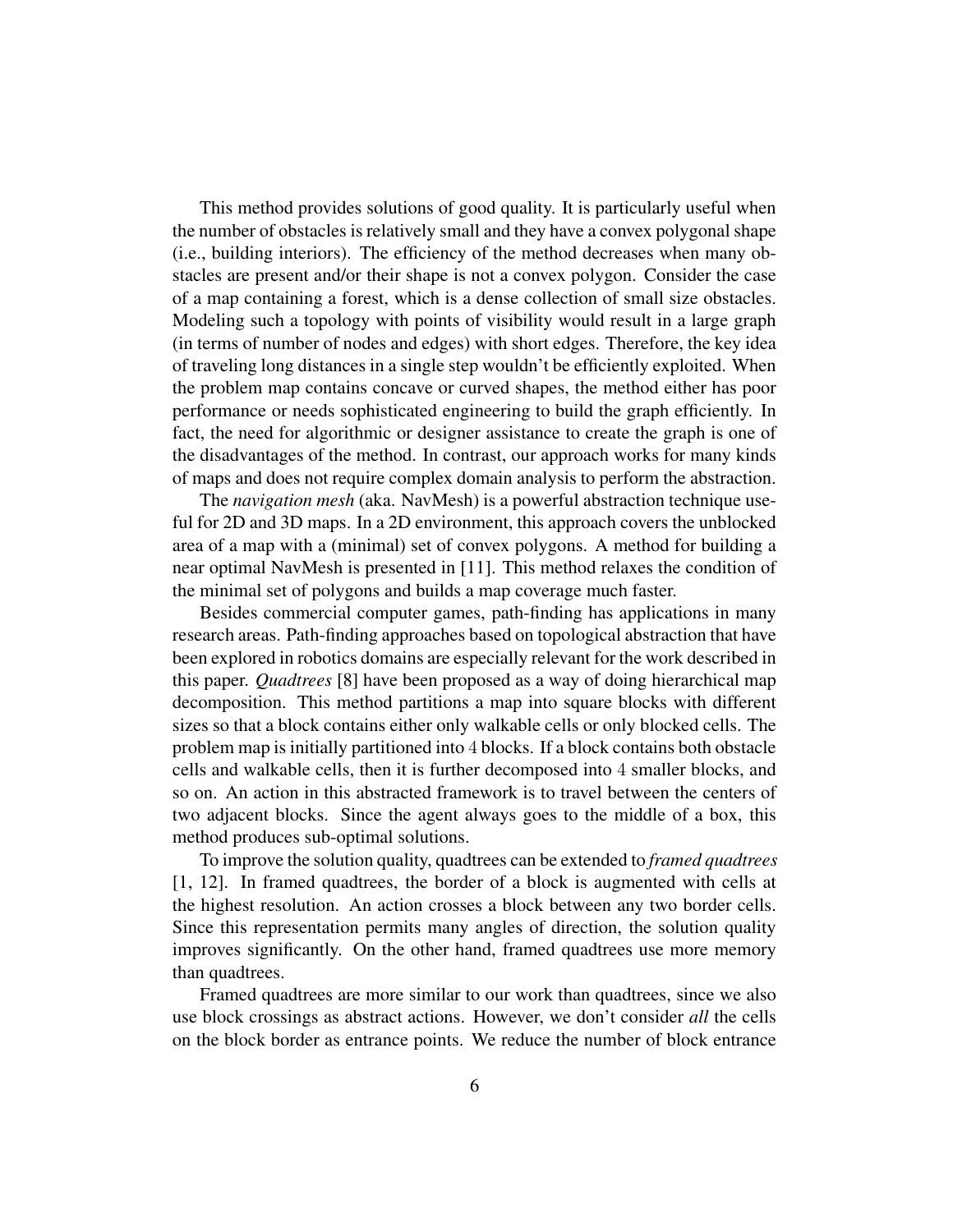points by abstracting an entrance into one or two such points. Moreover, our approach allows blocks to contain obstacles. This means that the distance between two transition points is not necessarily linear. For this reason we have to compute optimal paths between entrance points placed on the border of the same block.

A multi-level hierarchy has been used to enhance the performance of multiple goal path-planning in a MDP (Markov Decision Process) framework [4]. The problem posed is to efficiently learn near optimal policies  $\pi^*(x, y)$  to travel from x to y for all pairs  $(x, y)$  of map locations. The number of policies that have to be computed and stored is quadratic in the number of map cells. To improve both the memory and time requirements (for the price of losing optimality), a multi-level structure is used—a so called *airport hierarchy*. All locations on the problem map are *airports* that are assigned to different hierarchical levels. The strategy for travelling from  $x$  to  $y$  is similar to traveling by plane in the real world. First, travel to bigger and bigger airports until we reach an airport that is big enough to have a connection to the area that contains the destination. Second, go down in the hierarchy by travelling to smaller airports until the destination is reached. This approach is very similar to the strategy outlined in Section 1.1.

An analysis of the nature of path-finding in various frameworks is performed in [7]. The authors classify path-finding problems based on the type of the results that are sought, the environment type, the amount of information available, etc. Challenges specific to each problem type and solving strategies such as replanning and using dynamic data structures are briefly discussed.

A hierarchical approach for shortest path algorithms that has similarities with HPA\* is analysed in [9]. This work decomposes an initial problem graph into a set of fragment sub-graphs and a global boundary sub-graph that links the fragment sub-graphs. Shortest paths are computed and cached for future use, similarly to the caching that HPA\* performs for cluster traversal routes. The authors analyse what shortest paths (i.e., from which sub-graphs) to cache, and what information to keep (i.e., either complete path or only cost) for best performance when limited memory is available.

Another technique related to HPA $*$  is Hierarchical A $*$  [2], which also uses hierarchical representations of a space with the goal of reducing the overall search effort. However, the way that hierarchical representations are used is different in these two techniques. While our approach uses abstraction to structure and enhance the representation of the search space, Hierarchical A<sup>\*</sup> is a method for automatically generating domain-independent heuristic state evaluations. In singleagent search, a heuristic function that evaluates the distance from a state to the goal is used to guide the search process. The quality of such a function greatly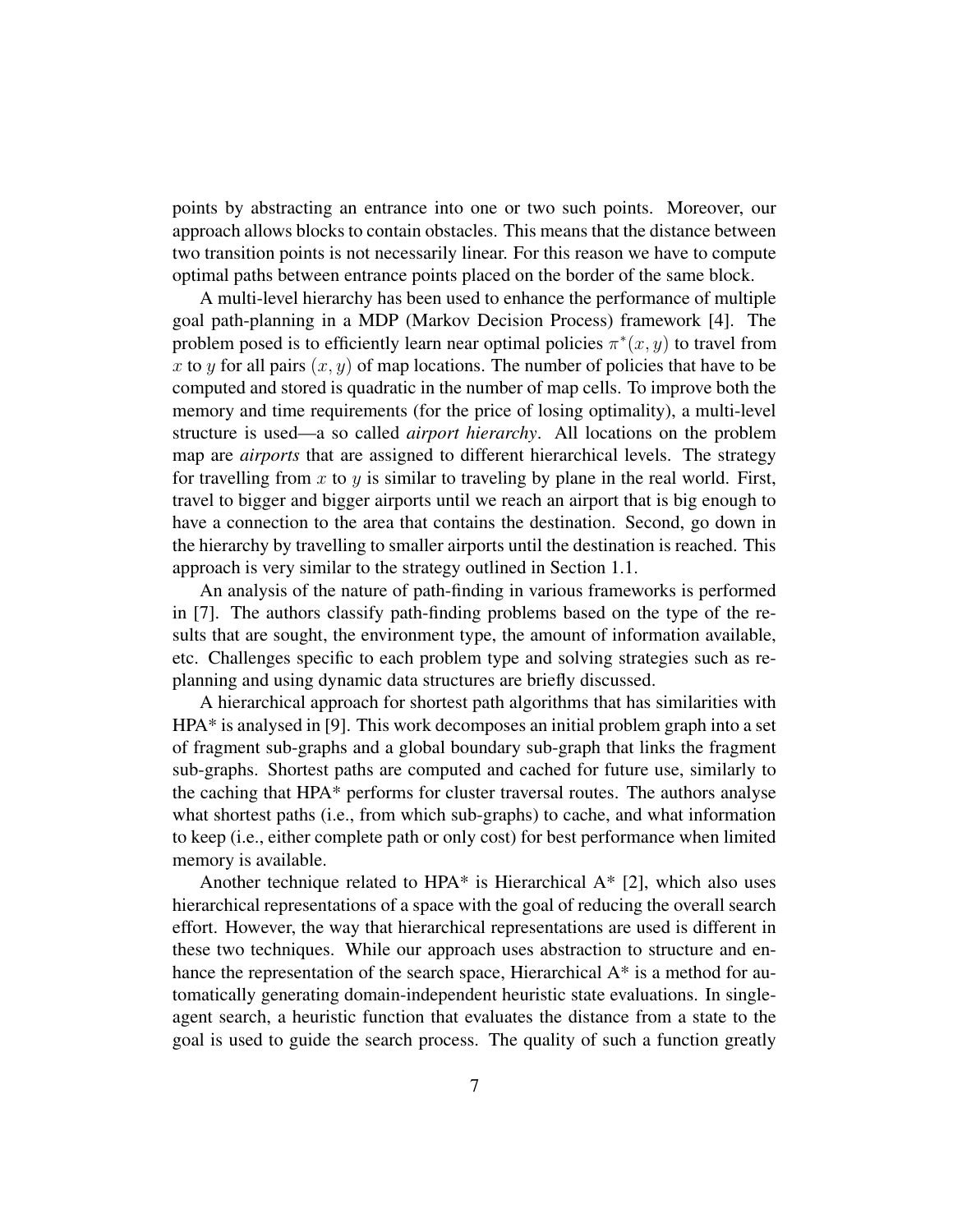affects the quality of the whole search algorithm. Starting from the initial space, Hierarchical A\* builds a hierarchy of abstract spaces until an abstract one-state space is obtained. When building the next abstract space, several states of the current space are grouped to form one abstract state in the next space. In this hierarchy, an abstract space is used to compute a heuristic function for the previous space.

## **3 Hierarchical Path-finding**

Our hierarchical approach implements the strategy described in Section 1.1. Searching for an abstract solution in our hierarchical framework is a three step process called *on-line search*. First, travel to the border of the neighborhood that contains the start location. Second, search for a path from the border of the start neighborhood to the border of the goal neighborhood. This is done using on an abstract level, where search is simpler and faster. An action travels across a relatively large area, with no need to deal with the details of that area. Third, complete the path by traveling from the border of the goal neighborhood to the goal position.

The abstracted graph for on-line search is built using information extracted from the problem maze. We discuss in more detail how the framework for hierarchical search is built (pre-processing) and how it is used for path finding (on-line search). Initially we focus on building a hierarchy two levels: one low level and one abstract level. Adding more hierarchical levels is discussed at the end of this section. We illustrate how our approach works on the small  $40 \times 40$  map shown in Figure 1 (a).

## **3.1 Pre-processing a Grid**

The first step in building the framework for hierarchical search defines a topological abstraction of the maze. We use this maze abstraction to build an abstract graph for hierarchical search.

The topological abstraction covers the maze with a set of disjunct rectangular areas called *clusters*. The bold lines in Figure 1 (b) show the abstract clusters used for topological abstraction. In this example, the  $40 \times 40$  grid is grouped into 16 clusters of size  $10 \times 10$ . Note that no domain knowledge is used to do this abstraction (other than, perhaps, tuning the size of the clusters).

For each border line between two adjacent clusters, we identify a (possibly empty) set of entrances connecting them. An entrance is a maximal obstacle-free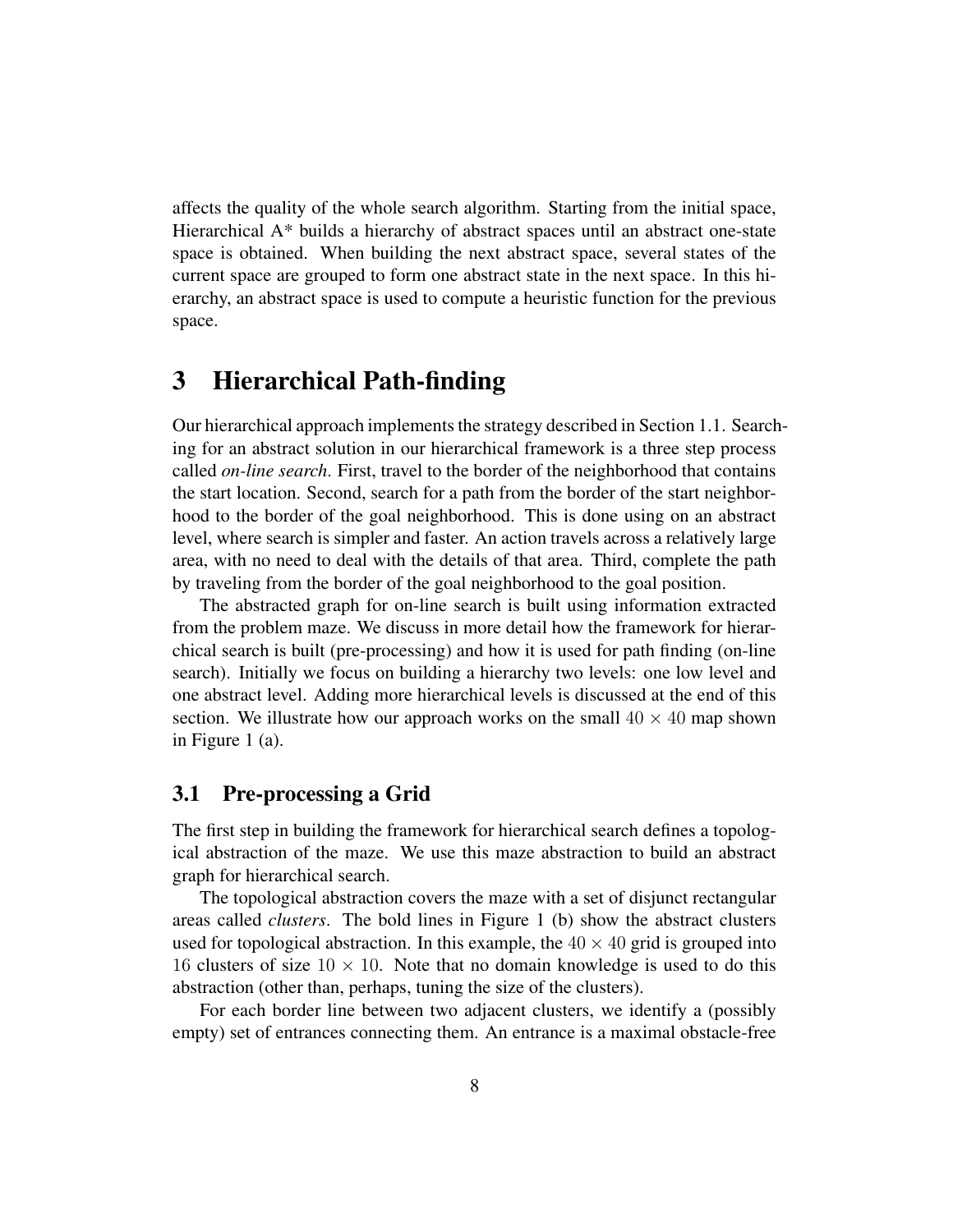segment along the common border of two adjacent clusters  $c_1$  and  $c_2$ , formally defined as below. Consider the two adjacent lines of tiles  $l_1$  and  $l_2$ , one in each cluster, that determine the border edge between  $c_1$  and  $c_2$ . For a tile  $t \in l_1 \cup l_2$ , we define symm(t) as being the symmetrical tile of t with respect to the border between  $c_1$  and  $c_2$ . Note that t and symm(t) are adjacent and never belong to the same cluster. An entrance  $e$  is a set of tiles that respects the following conditions:

- The border limitation condition:  $e \subset l_1 \cup l_2$ . This condition states that an entrance is defined along and cannot exceed the border between two adjacent clusters.
- The symmetry condition:  $\forall t \in l_1 \cup l_2 : t \in e \Leftrightarrow \text{symm}(t) \in e$ .
- The obstacle free condition: an entrance contains no obstacle tiles.
- The maximality condition: an entrance is extended in both directions as long as the previous conditions remain true.

Figure 2 shows a zoomed picture of the upper-left quarter of the sample map. The picture shows details on how we identify entrances and use them to build the abstracted problem graph. In this example, the two clusters on the left side are connected by two entrances of width 3 and of width 6 respectively. For each entrance, we define one or two *transitions*, depending on the entrance width. If the width of the entrance is less than a predefined constant (6 in our example), then we define one transition in the middle of the entrance. Otherwise, we define two transitions, one on each end of the entrance.

We use transitions to build the abstract problem graph. For each transition we define two nodes in the abstract graph and an edge that links them. Since such an edge represents a transition between two clusters, we call it an *inter-edge*. Interedges always have length 1. For each pair of nodes inside a cluster, we define an edge linking them, called an *intra-edge*. We compute the length of an intra-edge by searching for for an optimal path inside the cluster area.

Figure 2 shows all the nodes (light grey squares), all the inter-edges (light grey lines), and part of the intra-edges (for the top-right cluster). Figure 3 shows the details of the abstracted internal topology of the cluster in the top-right corner of Figure 2. The data structure contains a set of nodes as well as distances between them. We define the distance as 1 for a straight transition and  $1.42<sup>1</sup>$  for a diagonal

<sup>&</sup>lt;sup>1</sup>The generic path-finding library that we used in our experiments utilizes this value for approximating  $\sqrt{2}$ . A slightly more appropriate approximation would probably be 1.41.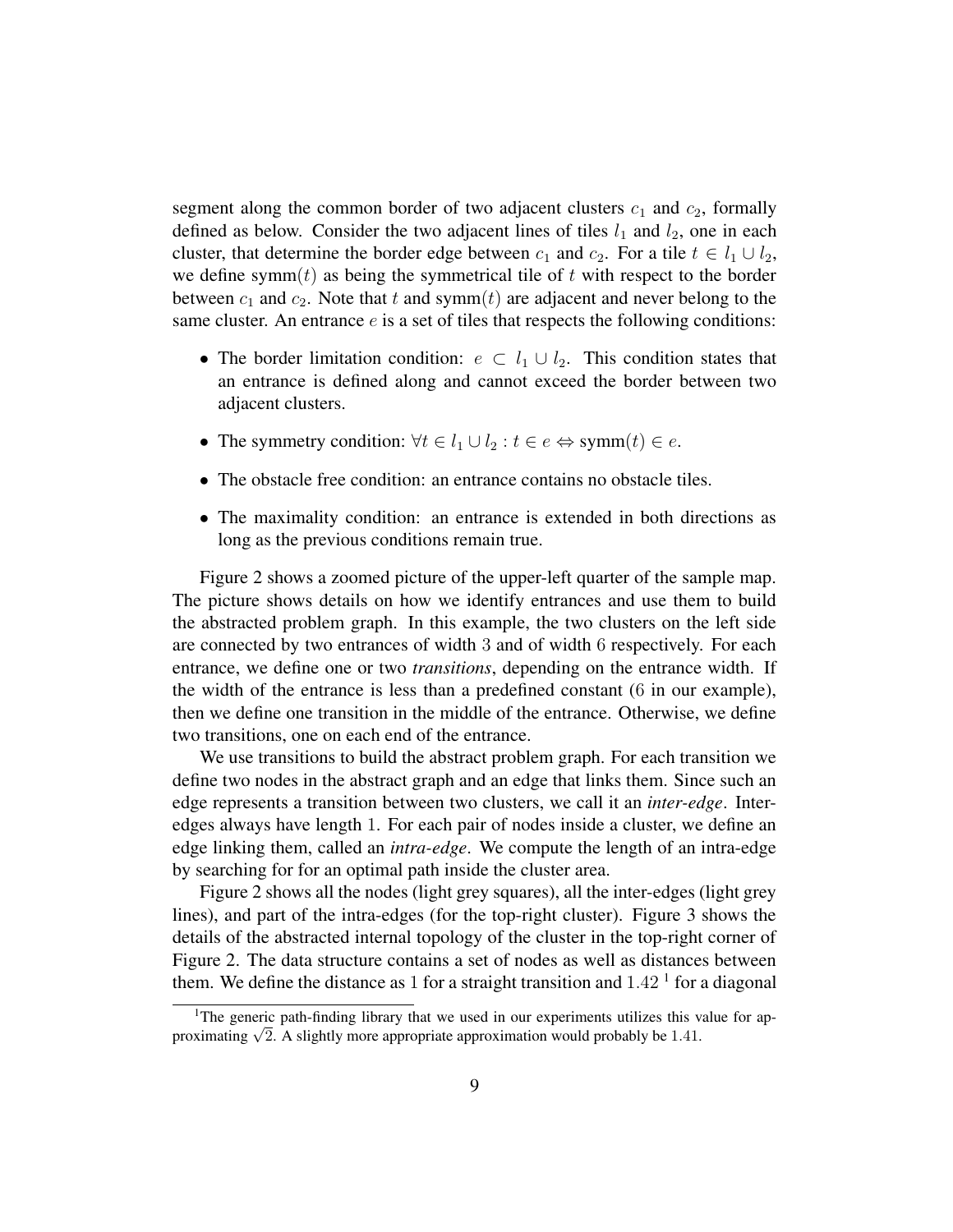transition. We only cache distances between nodes and discard the actual optimal paths corresponding to these distances. If desired, the paths can also be stored, for the price of more memory usage. See Section 3.2.2 for a discussion.

Figure 4 (a) shows the abstract graph for our running example. The picture includes the result of inserting the start and goal nodes  $S$  and  $G$  into the graph (the dotted lines), which is described in the next sub-section. The graph has 68 nodes, including  $S$  and  $G$ , which can change for each search. At this level of abstraction, there are 16 clusters with 43 inter-connections and 88 intra-connections. There are 2 additional edges that link  $S$  and  $G$  to the rest of the graph. For comparison, the low-level (non-abstracted) graph contains 1, 463 nodes, one for each unblocked tile, and 2, 714 edges.

Once the abstract graph has been constructed and the intra-edge distances computed, the grid is ready to use in a hierarchical search. This information can be pre-computed (before a game ships), stored on disk, and loaded into memory at game run-time. This is sufficient for static (non-changing) grids. For dynamically changing grids, the pre-computed data has to be modified at run-time. When the grid topology changes (e.g., a bridge blows up), the intra- and inter-edges of the affected local clusters need to be re-computed.

## **3.2 On-line Search**

The first phase of the on-line search connects the starting position  $S$  to the border of the cluster containing  $S$ . This step is completed by temporarily inserting  $S$  into the abstract graph. Similarly, connecting the goal position  $G$  to its cluster border is handled by inserting  $G$  into the abstract graph.

After S and G have been added, we use  $A^*$  [10] to search for a path between S and  $G$  in the abstract graph. This is the most important part of the on-line search. It provides an abstract path, the actual moves from  $S$  to the border of  $S$ 's cluster, the abstract path to  $G$ 's cluster, and the actual moves from the border of  $G$ 's cluster to G.

The last two steps of the on-line search are optional:

- 1. Path-refinement can be used to convert an abstract path into a sequence of moves on the original grid.
- 2. Path-smoothing can be used to improve the quality of the path-refinement solution.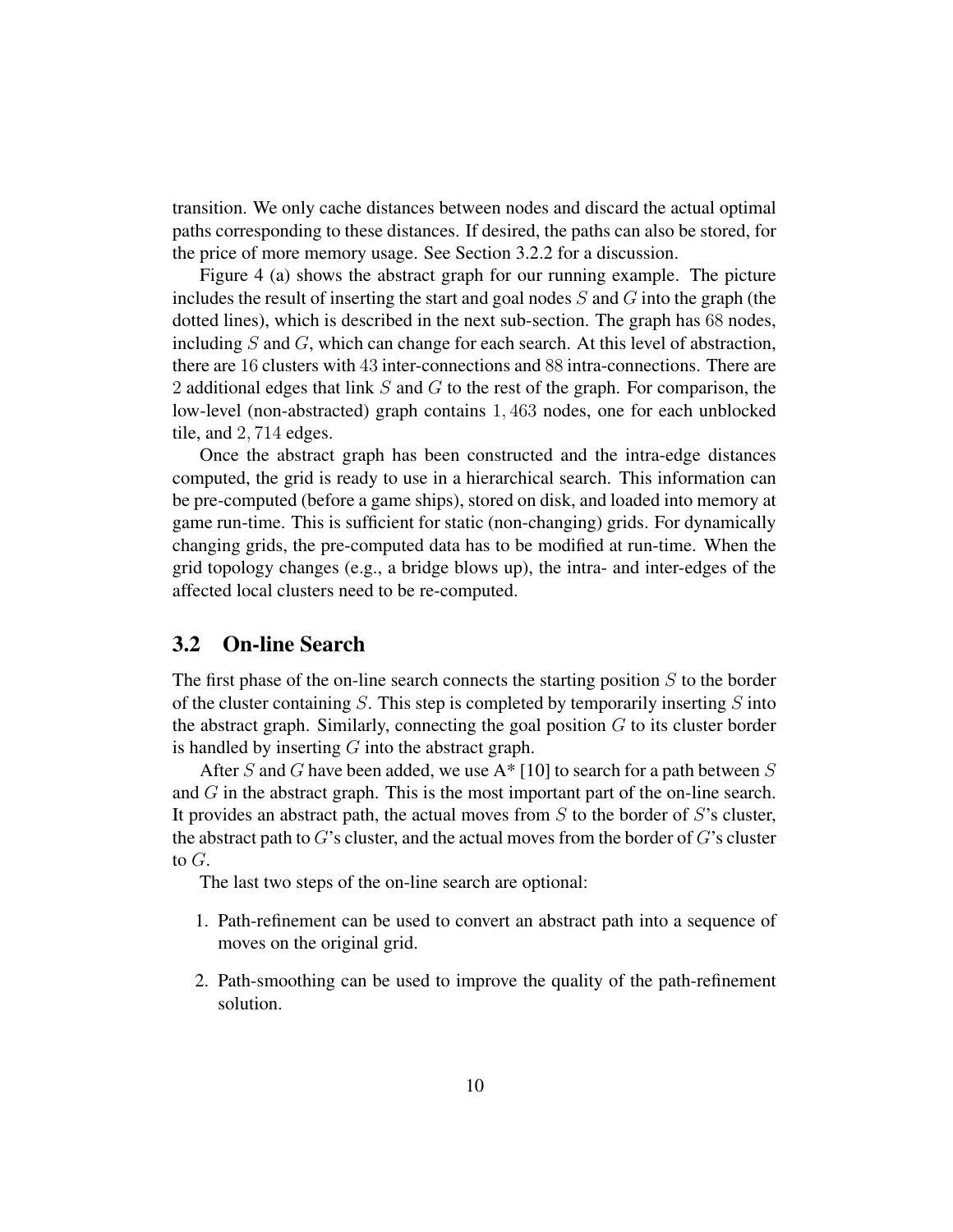The abstract path can be refined in a post-processing step to obtain a detailed path from S to G. For many real-time path-finding applications, the complete path is not needed—only the first few moves. This information allows the character to start moving in the right direction towards the goal. In contrast, A\* must complete its search and generate the entire path from  $S$  to  $G$  before it can determine the first steps of a character.

Consider a domain where dynamic changes occur frequently (e.g., there are many mobile units travelling around). In such a case, after finding an abstract path, we can refine it gradually as the character navigates towards the goal. If the current abstract path becomes invalid, the agent discards it and searches for another abstract path. There is no need to refine the whole abstract path in advance.

#### **3.2.1 Searching for an Abstract Path**

To be able to search for a path in the abstract graph, S and G have to be part of the graph. The processing is the same for both start and goal and we show it only for node S. We connect S to the border of the cluster c that contains it. We add S to the abstract graph and search locally for optimal paths between S and each of the abstract nodes of  $c$ . When such a path exists, we add an edge to the abstract graph and set its weight to the length of the path. In Figure 4 we represent these edges with dotted lines.

In our experiments we assume that  $S$  and  $G$  change for each new search. Therefore, the cost of inserting  $S$  and  $G$  is added to the total cost of finding a solution. After a path is found, we remove  $S$  and  $G$  from the graph. However, in practice this computation can be done more efficiently. Consider a game when many units have to find a path to the same goal. In this case, we insert G once and re-use it. The cost of inserting  $G$  is amortized over several searches. In general, a cache can be used to store connection information for popular start and goal nodes.

After inserting  $S$  and  $G$ , the abstract graph can be used to search for an abstract path between S and G. We run a standard single-agent search algorithm such as A\* on the abstract graph.

#### **3.2.2 Path Refinement**

Path refinement translates an abstract path into a low-level path. Each cluster crossing in the abstract path is replaced by an equivalent sequence of low-level moves.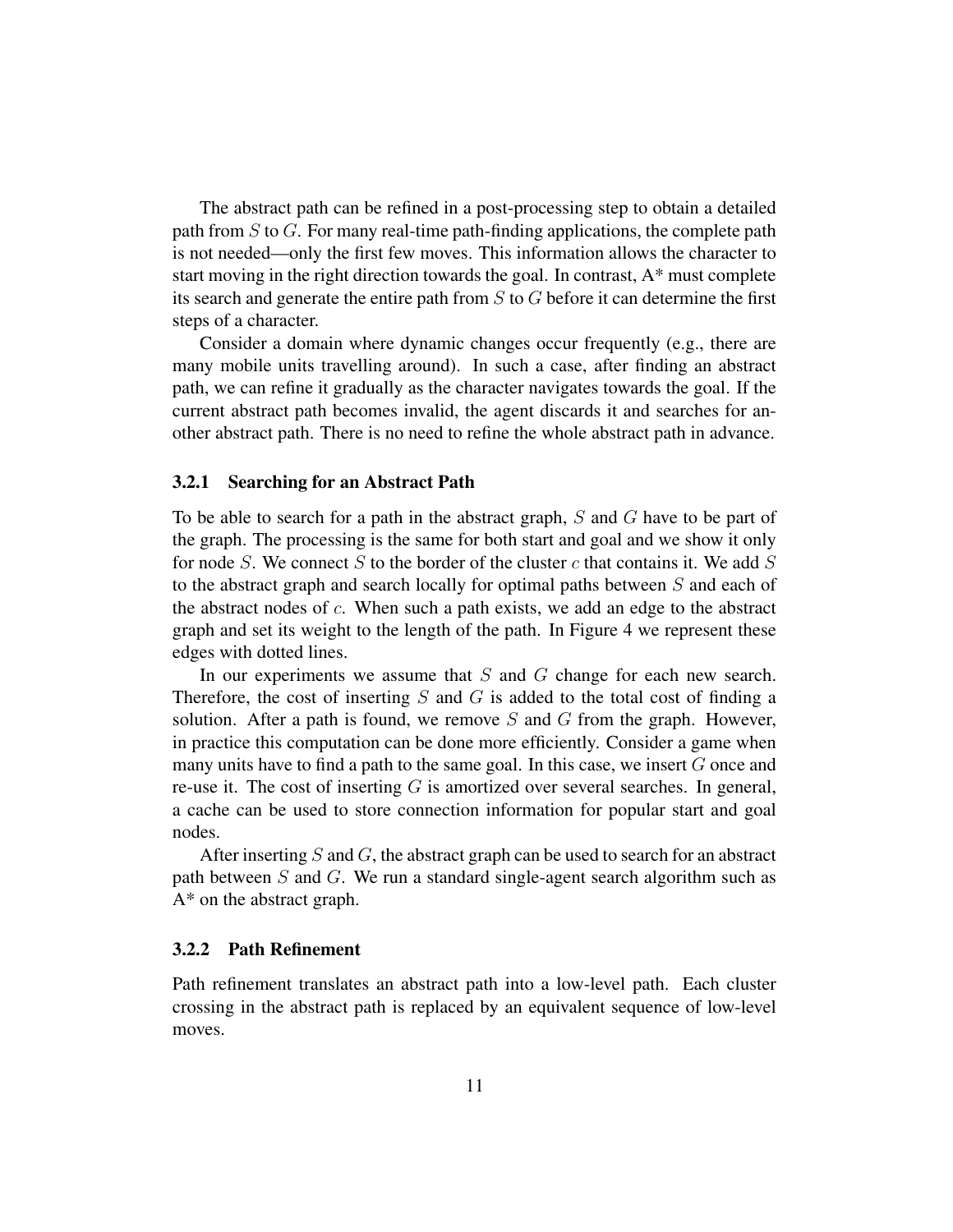If the cluster pre-processing cached these move sequences attached to the intra-edges, then refinement is simply a table look-up. Otherwise, we perform small searches inside each cluster along the abstract path to re-discover the optimal local paths. There are two factors that limit the complexity of the refinement search. First, abstract solutions are guaranteed to be correct, provided that the environment does not change after finding an abstract path. This means that we never have to backtrack and re-plan for correcting the abstract solution. Second, the initial search problem has been decomposed into several very small searches (one for each cluster on the abstract path), with low complexity.

#### **3.2.3 Path Smoothing**

The topological abstraction phase defines only one transition point per entrance. While this is efficient, it gives up the optimality of the computed solutions. Solutions are optimal in the abstract graph but not necessarily in the initial problem graph.

To improve the solution quality (i.e., length and aesthetics), we perform a postprocessing phase for path smoothing. Our technique for path smoothing is simple, but produces good results. The main idea is to replace local sub-optimal parts of the solution by straight lines. We start from one end of the solution. For each node in the solution, we check whether we can reach a subsequent node in the path in a straight line. If this happens, then the linear path between the two nodes replaces the initial sub-optimal sequence between these nodes.

### **3.3 Experimental Results for Example**

The experimental results for our running example are summarized in the first two rows of Table 1. L-0 represents running A\* on the low-level graph (we call this level 0). L-1 uses two hierarchy levels (i.e., level 0 and level 1), and L-2 uses three hierarchy levels (i.e., level 0, level 1, and level 2). The meaning of the last row, labeled L-2, is described in Section 3.5.

Low-level (original grid) search using Manhattan distance as the heuristic has poor performance. Our example has been chosen to show a worst-case scenario. Without abstraction, A\* will visit all the unblocked positions in the maze. The search expands 1, 462 nodes. The only factor that limits the search complexity is the maze size. A larger map with a similar topology represents a hard problem for  $A^*$ .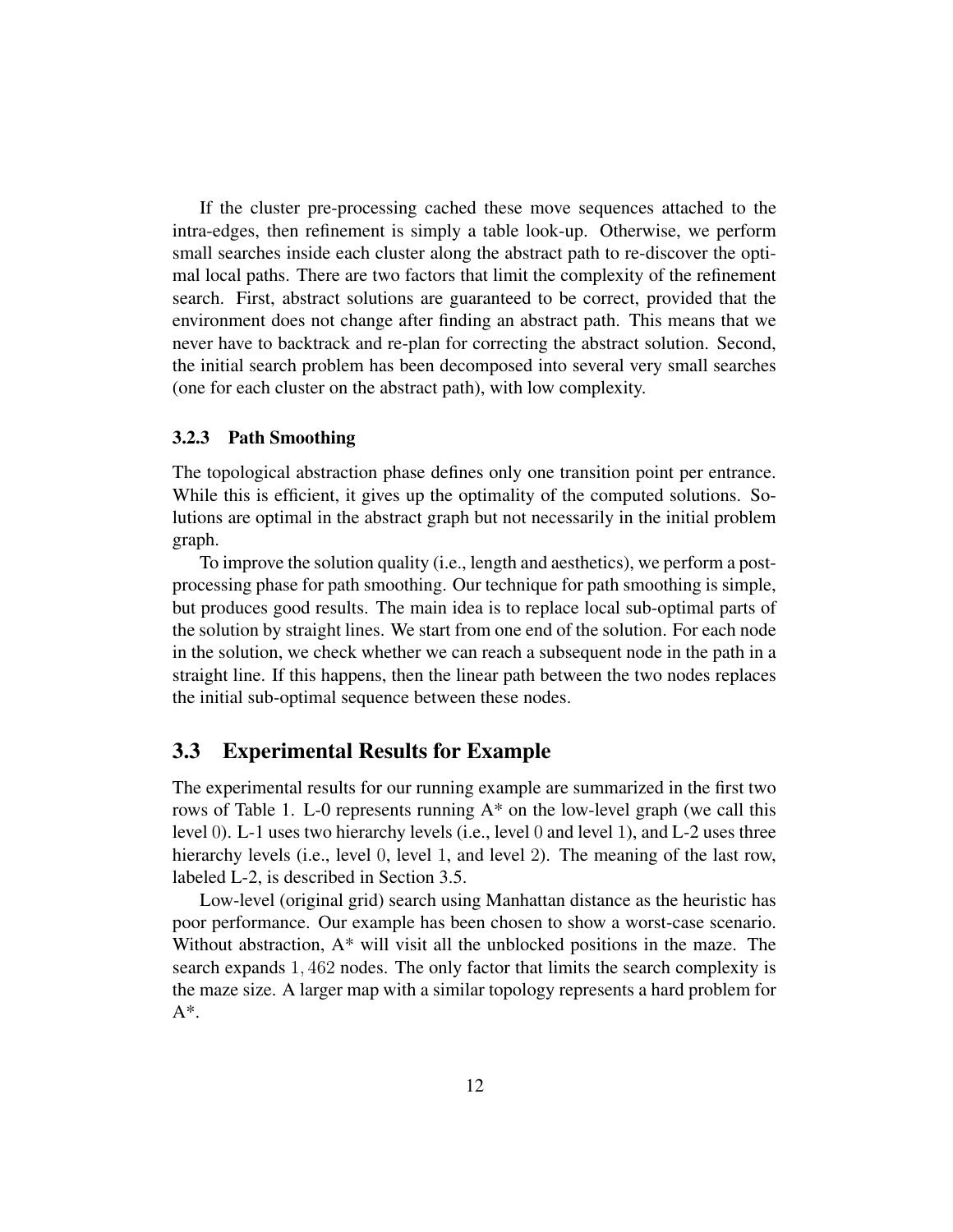The performance is greatly improved by using hierarchical search. When inserting S into the abstract graph, it can be linked to only one node on the border of the starting cluster. Therefore we add one node (corresponding to  $S$ ) and one edge that links  $S$  to the only accessible node in the cluster. Finding the edge cost uses a search that expands  $8$  nodes. Inserting  $G$  into the graph is identical.

 $A^*$  is used on the abstracted graph to search for a path between S and G. Searching at level 1 also expands all the nodes of the abstract graph. The problem is also a worst-case scenario for searching at level 1. However, this time the search effort is much reduced.

The main search expands 67 nodes. In addition, inserting  $S$  and  $G$  expands 16 nodes. In total, finding an abstract path requires 83 node expansions. This effort is enough to provide a solution for this problem—the moves from  $S$  to the edge of its cluster and the abstract path from the cluster edge to G. If desired, the abstract path can be refined, partially or completely, for additional cost. The worst case is when we have to refine the path completely and no actual paths for intra-edges were cached. For each intra-edge (i.e., cluster crossing) in the path, we perform a search to compute a corresponding low-level action sequence. There are 12 such small searches, which expand a total of 145 nodes.

## **3.4 Adding Levels of Hierarchy**

The hierarchy can be extended to several levels, transforming the abstract graph into a *multi-level* graph. In a multi-level graph, nodes and edges have labels showing their level in the abstraction hierarchy. We perform path-finding using a combination of small searches in the graph at various abstraction levels. Additional levels in the hierarchy can reduce the search effort, especially for large mazes. See Appendix A.2.2 for details on efficient searching in a multi-level graph. To build a multi-level graph, we structure the maze abstraction on several levels. The higher the level, the larger the clusters in the maze decomposition. The clusters for level  $l$  are called  $l$ -clusters. We build each new level on top of the existing structure. Building the 1-clusters has been presented in Section 3.1. For  $l > 2$ , an l-cluster is obtained by grouping together  $n \times n$  adjacent  $(l - 1)$ -clusters, where  $n$  is a parameter.

Nodes on the border of a newly created l-cluster update their level to l (we call these l-nodes). Inter-edges that make transitions between l-clusters also increase their level to l (we call these l-inter-edges).

We add intra-edges with level  $l$  (i.e.,  $l$ -intra-edges) for pairs of communicating l-nodes placed on the border of the same l-cluster. The weight of such an edge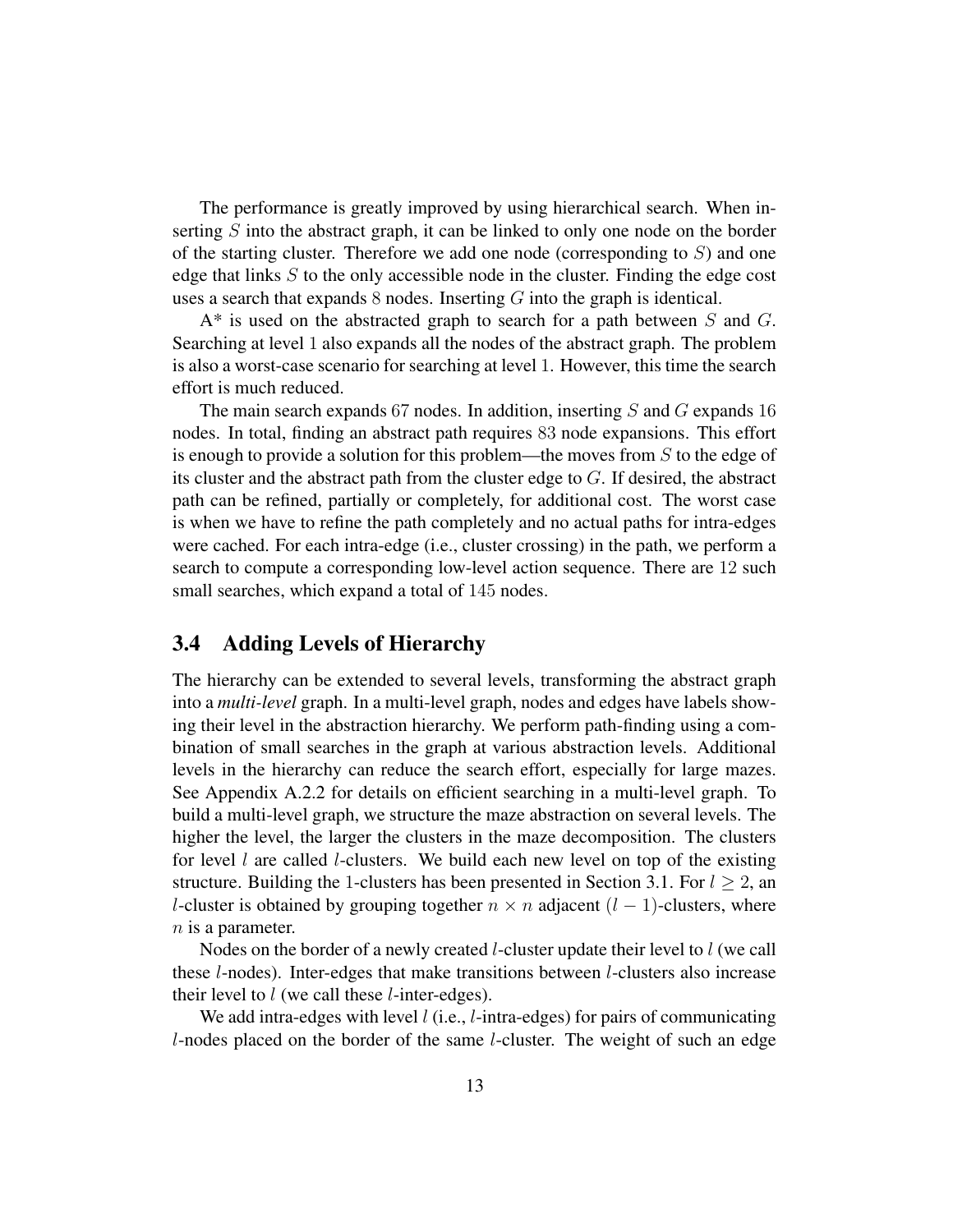is the length of the shortest path that connects the two nodes within the cluster, using only  $(l - 1)$ - nodes and edges. More details are provided in Section A.2.2.

Inserting  $S$  into the graph iteratively connects  $S$  to the nodes on the border of the l-cluster that contains it, with l increasing from 1 to the maximal abstraction level. Searching for a path between S and a l-node is restricted to level  $l - 1$ and to the area of the current l-cluster that contains S. We perform an identical processing for G too.

The way we build the abstract graph ensures that we always find the same solution, no matter how many abstract levels we use. In particular, adding a new level  $l \geq 2$  to the graph does not diminish the solution quality. Here we provide a brief intuitive explanation rather than a formal proof of this statement. A new edge added at level l corresponds to an existing shortest path at level  $l - 1$ . The weight of the new edge is set to the cost of the corresponding path. Searching at level l finds the same solution as searching at level  $l - 1$ , only faster.

In our example, adding an extra level with  $n = 2$  creates 4 large clusters, one for each quarter of the map. The whole of Figure 2 is an example of a single 2-cluster. This cluster contains  $2 \times 2$  1-clusters of size  $10 \times 10$ . Besides S, the only other 2-node of this cluster is the one in the bottom-left corner. Compared to level 1, the total number of nodes at the second abstraction level is reduced even more. Level 2, where the main search is performed, has 14 nodes (including S and  $G$ ). Figure 4 (b) shows level 2 of the abstract graph. The edges pictured as dotted lines connect  $S$  and  $G$  to the graph at level 2.

Abstraction level 2 is a good illustration of how the pre-processing solves local constraints and reduces the search complexity in the abstract graph. The 2-cluster shown in Figure 2 is large enough to contain the large dead end "room" that exists in the local topology. At level 2, we avoid any useless search in this "room" and go directly from S to the exit in the bottom-left corner.

After inserting  $S$  and  $G$ , we are ready to search for a path between  $S$  and G. We search only at the highest abstraction level. Since start and goal have the highest abstraction level, we will always find a solution, assuming that one exists. The result of this search is a sequence of nodes at the highest level of abstraction. If desired, the abstract path can repeatedly be refined until the low-level solution is obtained.

### **3.5 Experimental Results for Example with 3-Level Hierarchy**

The third row of Table 1 shows numerical data for our running example with a 3-Level hierarchy (i.e., with three levels:  $L - 0$ ,  $L - 1$ , and  $L - 2$ ).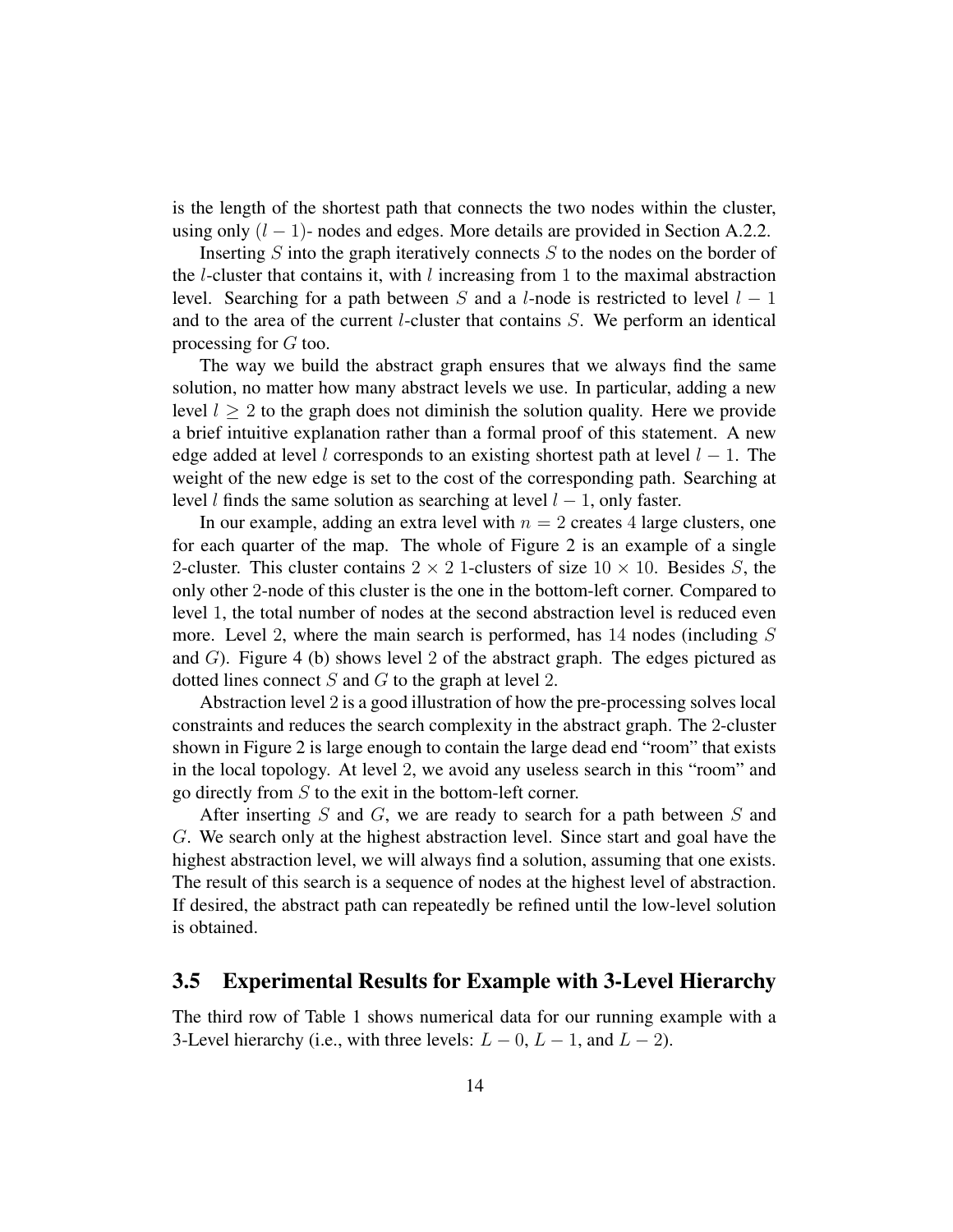As shown in Section 3.3, connecting S and G to the border of their 1-clusters expands 16 nodes in total. Similarly, we now connect  $S$  and  $G$  to the border of their 2-clusters. These searches at level 1 expand 3 nodes for S and 22 nodes for G.

The main search at level 2 expands only 7 nodes. No nodes other than the ones in the abstract path are expanded. This is an important improvement, if we consider that search in the level 1 graph expanded all nodes in the graph. In total, finding an abstract solution in the extended hierarchy requires 48 nodes.

It is worth to remark that, after adding a new abstraction level, the cost for inserting S and G dominates the main search cost. This illustrates the general characteristic of the method that the cost for inserting  $S$  and  $G$  increases with the number of levels, whereas the main search becomes simpler. Finding a good trade-off between these searches is important for optimizing the performance.

Table 1 also shows the costs for complete solution refinement. Refining the solution from level 2 to level 1 expands 16 nodes and refining from level 1 to level 0 expands 145 nodes, for a total of 161 nodes.

### **3.6 Storage Analysis**

Besides the computational speed, the amount of storage that a method uses for path-finding is another important performance indicator. Two main factors influence the amount of memory that our hierarchical approach uses: the size of the problem graph and the size of the open list used by A\*. We discuss these two factors in more detail in the rest of this section. For the graph storage, we include both an empirical analysis and a worst-case theoretical discussion.

#### **3.6.1 Graph Storage Requirements**

Table 2 shows the average size of the problem graph for our BALDUR'S GATE test suite. See Section 4 for details about this data set and settings such as cluster sizes, or edge definition in the original problem graph. We compare the original lowlevel graph to the abstract graphs in hierarchies with one, two, and three abstract levels (not counting level 0). In the table we show the number of nodes  $N$ , the number of inter-edges  $E_1$ , and the number of intra-edges  $E_2$ . For the multi-level graphs, we show both the total numbers and the numbers for each level  $L_i$ ,  $i \in$  $\{1, 2, 3\}.$ 

The data show that the storage overhead of the abstract graph is small compared to the size of the original problem graph. Adding a new graph level updates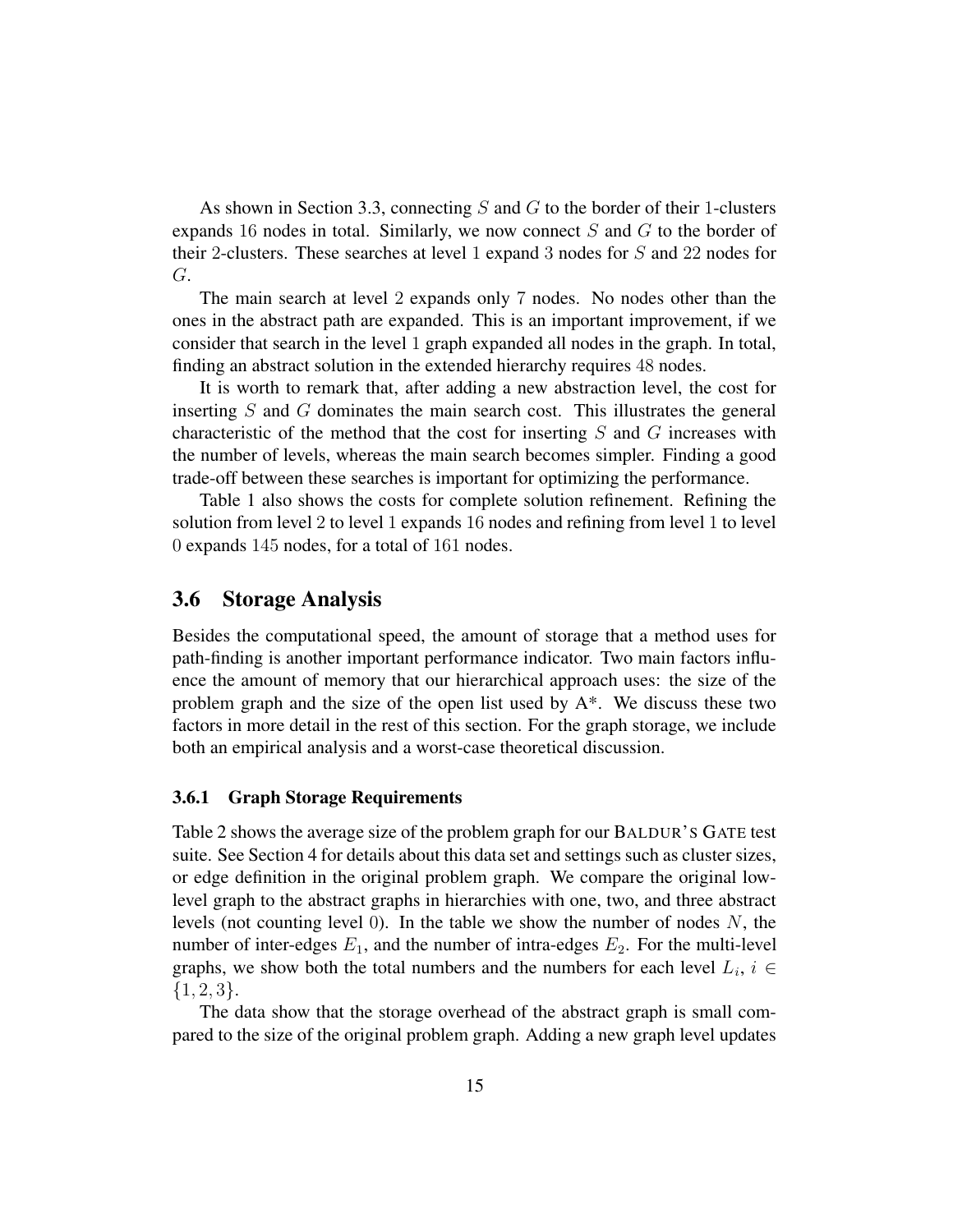the level of some existing nodes and inter-edges without creating any new objects of these types. The only overhead consists of the new intra-edges that a level creates. In our data set, we add at most 1, 846 intra-edges (when three abstract levels are defined) to an initial graph having 4, 469 nodes and 16, 420 edges. Assuming that a node and an edge occupy about the same amount of memory, we obtain an overhead of 8.83%.

The way that the overhead translates in terms of memory bytes is highly dependant on factors such as implementation, compiler optimizations, or size of the problem map. For instance, if the map size is at most  $256 \times 256$ , then storing the coordinates of a graph node takes two bytes. More memory is necessary for larger maps.

Since abstract nodes and edges are labeled by their level, the memory necessary to store an element might be larger in the abstract graph than in the initial graph. This additional requirement, called the level overhead, can be as little as 2 bits per element, corresponding to a largest possible number of levels of 4. Since most compilers round the bit-size of objects to a multiple of 8, the level overhead could actually not exist in practice.

The storage utilization can be optimized by keeping in memory (e.g., the cache) only those parts of the graph that are necessary for the current search. In the hierarchical framework, we need only the sub-graph corresponding to the level and the area where the current search is performed. For example, when the main abstract search is performed, we can drop the low-level problem graph, greatly reducing the memory requirements for this search.

The worst case scenario for a cluster is when blocked tiles and free tiles alternate on the border, and any two border nodes can be connected to each other. Assume the size of the problem maze is  $m \times m$ , the maze is decomposed into  $c \times c$  clusters, and the size of a cluster is  $n \times n$ . In the worst case, we obtain  $4n/2 = 2n$  nodes per cluster. Since each pair of nodes defines an intra-edge, the number of intra-edges for a cluster is  $2n(2n-1)/2 = n(2n-1)$ . This analysis is true for clusters in the middle of the maze. We do not define abstract nodes on the maze edges, so marginal clusters have a smaller number of abstract nodes. For the cluster in a maze corner, the number of nodes is n and the number of intra-edges is  $n(n - 1)/2$ . For a cluster on a maze edge, the number of nodes is 1.5*n* and the number of intra-edges is  $1.5n(1.5n - 1)/2$ . There are 4 corner clusters,  $4c - 8$  edge clusters, and  $(c - 2)^2$  middle clusters. Therefore, the total number of abstract nodes is  $2m(c - 1)$ . The total number of intra-edges is  $n(c-2)^2(2n-1) + 2(n-1) + 3(c-2)(1.5n-1)$ . The number of inter-edges is  $m(c-1)$ .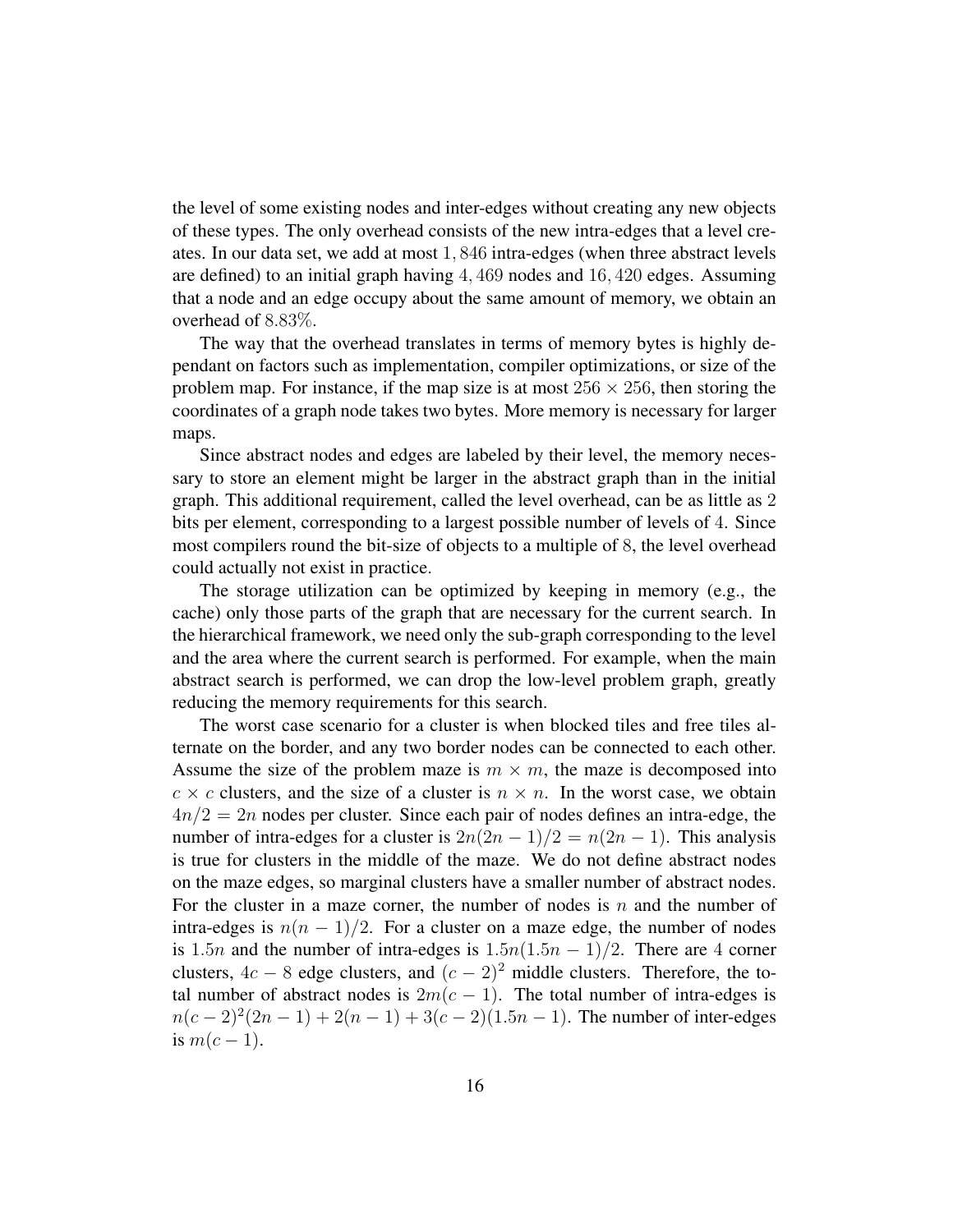#### **3.6.2 Storage for the A\* Open List**

Since hierarchical path-finding decomposes a problem into a sum of small searches, the average size of open in  $A^*$  is smaller in hierarchical search than in low-level search. Table 3 compares the average length of the open list in low-level search and hierarchical search. The average is performed over all searches described in Section 4.1, without refining the results after the solution length. The data shows a three-fold reduction of the list size between the low-level search and the main search in the abstracted framework.

## **4 Experimental Results**

### **4.1 Experimental Setup**

Experiments were performed on a set of 120 maps extracted from BioWare's game BALDUR's GATE, varying in size from  $50 \times 50$  to  $320 \times 320$ . For each map, 100 searches were run using randomly generated  $S$  and  $G$  pairs where a valid path between the two locations existed.

The atomic map decomposition uses *octiles*. Octiles are tiles that define the adjacency relationship in 4 straight and 4 diagonal directions. The cost of vertical and horizontal transitions is 1. Diagonal transitions have the cost set to 1.42. We do not allow diagonal moves between two blocked tiles. Entrances with width less than 6 have one transition. For larger entrances we generate two transitions.

The code was implemented using the University of Alberta Path-finding Code Library (http://www.cs.ualberta.ca/˜games/pathfind). This library is used as a research tool for quickly implementing different search algorithms using different grid representations. Because of its generic nature, there is some overhead associated with using the library. All times reported in this paper should be viewed as generous upper bounds on a custom implementation.

The timings were performed on a 800 MHz Pentium III with 3 GB of memory. The programs were compiled using gcc version 2.96, and were run under Red Hat Linux version 7.2.

### **4.2 Analysis**

Figure 5 compares low-level  $A^*$  to abstract search on hierarchies with the maximal level set to 1, 2, and 3. The left graph shows the number of expanded nodes and the right graph shows the time. For hierarchical search we display the total effort,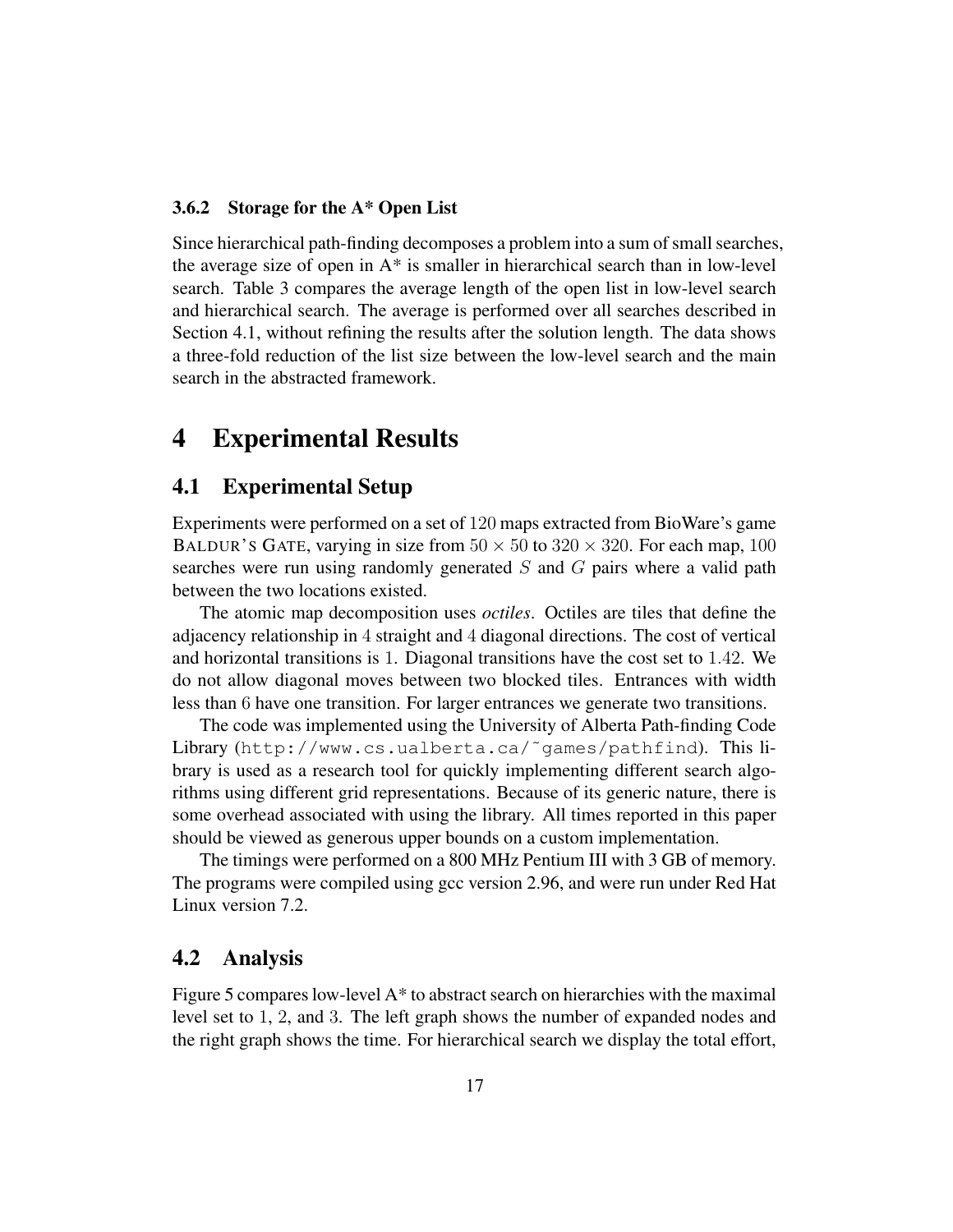which includes inserting S and G into the graph, searching at the highest level, and refining the path. The real effort can be smaller since the cost of inserting  $S$  or  $G$ can be amortized for many searches, and path refinement is not always necessary. The graphs show that, when complete processing is necessary, the first abstraction level is good enough for the map sizes that we used in this experiment. We assume that, for larger maps, the benefits of more levels would be more significant. The complexity reduction can become larger than the overhead for adding the level. As we show next, more levels are also useful when path refinement is not necessary and S or G can be used for several searches.

Even though the reported times are for a generic implementation, it is important to note that for any solution length the appropriate level of abstraction was able to provide answers in less than 10 milliseconds on average. Through length 400, the average time per search was less than 5 milliseconds on a 800 MHz machine.

 $A^*$  is slightly better than HPA $^*$  when the solution length is very small. A small solution length usually indicates an easy search problem, which A\* solves with reduced effort. The overhead of HPA\* (e.g., for inserting S and G) is in such cases larger than the potential savings that the algorithm could achieve. A\* is also better when  $S$  and  $G$  can be connected through a "straight" line on the grid. In this case, using the Euclidian distance as heuristic provides perfect information, and A\* expands no nodes other than those that belong to the solution.

Figure 6 shows how the total effort for hierarchical search is composed of the abstract effort, the effort for inserting  $S$  and  $G$ , and the effort for solution refinement. The cost for finding an abstract path is the sum of only the main cost and the cost for inserting  $S$  and  $G$ . When  $S$  or  $G$  are reused for many searches, only part of this cost counts for the abstract cost of a problem. Considering these, the figure shows that finding an abstract path becomes easier in hierarchies with more levels.

Figure 7 shows the solution quality. We compare the solutions obtained with hierarchical path-finding to the optimal solutions computed by low-level A\*. We plot the error before and after path-smoothing. The error measures the overhead in percents and is computed with the following formula:

$$
e = \frac{hl - ol}{ol} \times 100
$$

where  $hl$  is the length of the solution found with HPA\*, and  $ol$  is the length of the optimal solution found with A\*. The error is independent of the number of hierarchical levels. The only factor that generates sub-optimality is not considering all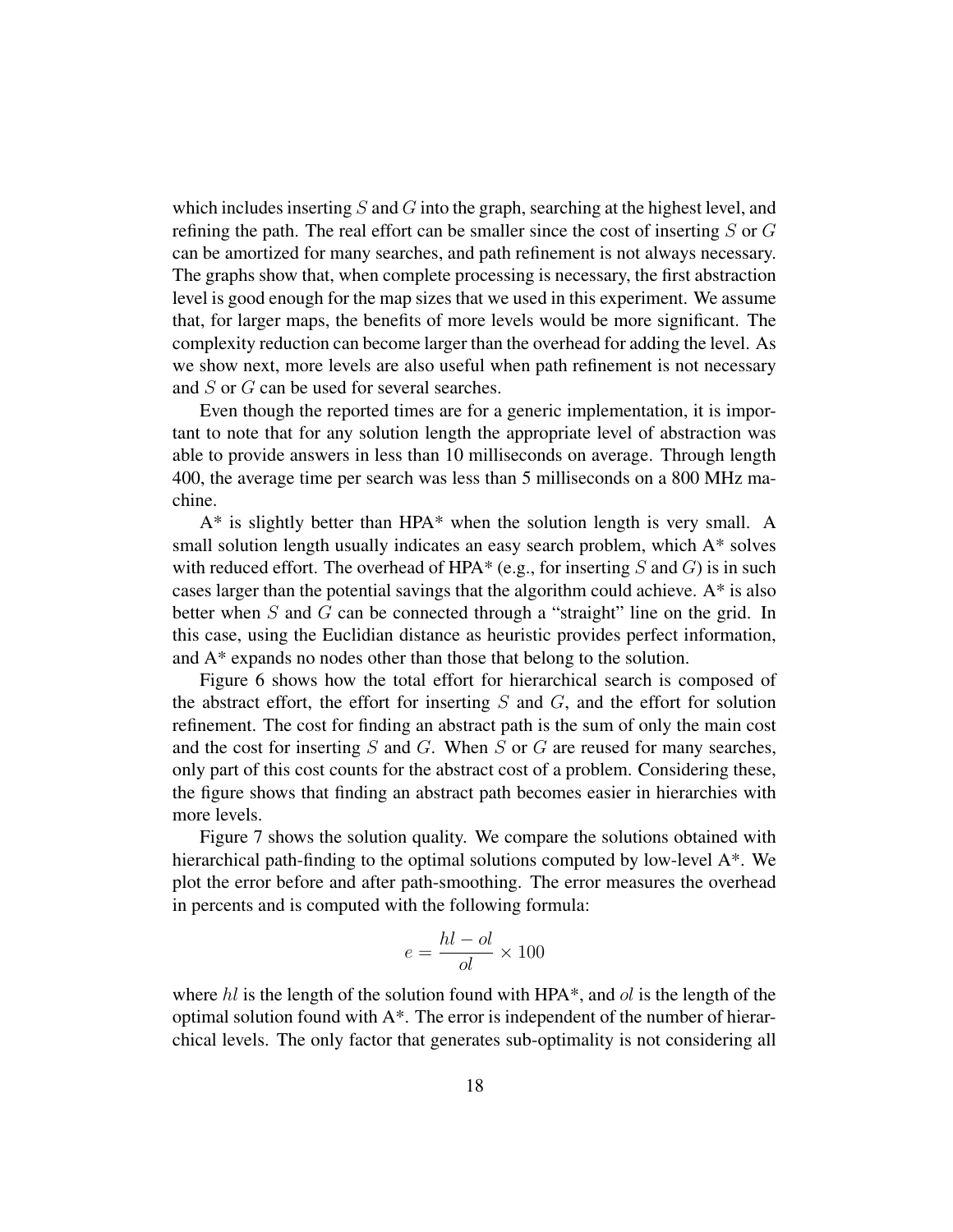the possible transitions for an entrance.

The cluster size is a parameter that can be tuned. We ran our performance tests using 1-clusters with size  $10 \times 10$ . This choice at level 1 is supported by the data presented in Figure 8. This graph shows how the average number of expanded nodes for an abstract search changes with varying the cluster size. While the main search reduces with increasing cluster size, the cost for inserting  $S$  and  $G$ increases faster. The expanded node count reaches a minimum at cluster size 10.

For higher levels, an *l*-cluster contains  $2 \times 2$  (*l*-1)-clusters. We used this small value since, when larger values are used, the cost for inserting  $S$  and  $G$  increases faster than the reduction of the main search. This tendency is especially true on relatively small maps, where smaller clusters achieve good performance and the increased costs for using larger clusters may not be amortized. The overhead of inserting  $S$  and  $G$  results from having to connect  $S$  and  $G$  to many nodes placed on the border of a large cluster. The longer the cluster border, the more nodes to connect to. We ran similar tests on randomly generated maps. The main conclusions were similar but, because of lack of space, we do not discuss the details in this paper.

## **5 Conclusions and Future Work**

Despite the importance and the amount of work done in path-finding, there are not many detailed publications about hierarchical path-finding in commercial games.

In this paper we have presented a hierarchical technique for efficient nearoptimal path-finding. Our approach is domain-independent, easy to apply and works well for different kinds of map topologies. The method adapts to dynamically changing environments. The hierarchy can be extended to several abstraction levels, making it scalable for large problem spaces. We tested our program using maps extracted from a real game, obtaining near-optimal solutions significantly faster than low-level A\*.

We have many ideas for future work in hierarchical path-finding. We plan to optimize the way that we insert  $S$  and  $G$  into the abstract graph. As Figure 6 shows, these costs increase significantly with adding a new abstraction layer. One strategy for improving the performance is to connect S only to a sparse subset of the nodes on the border, maintaining the completeness of the abstract graph. For instance, if each "unconnected" node (i.e., a node on the border to which we did not try to connect  $S$ ) is reachable in the abstract graph from a "connected" node (i.e., a node on the border to which we have connected  $S$ ), then the completeness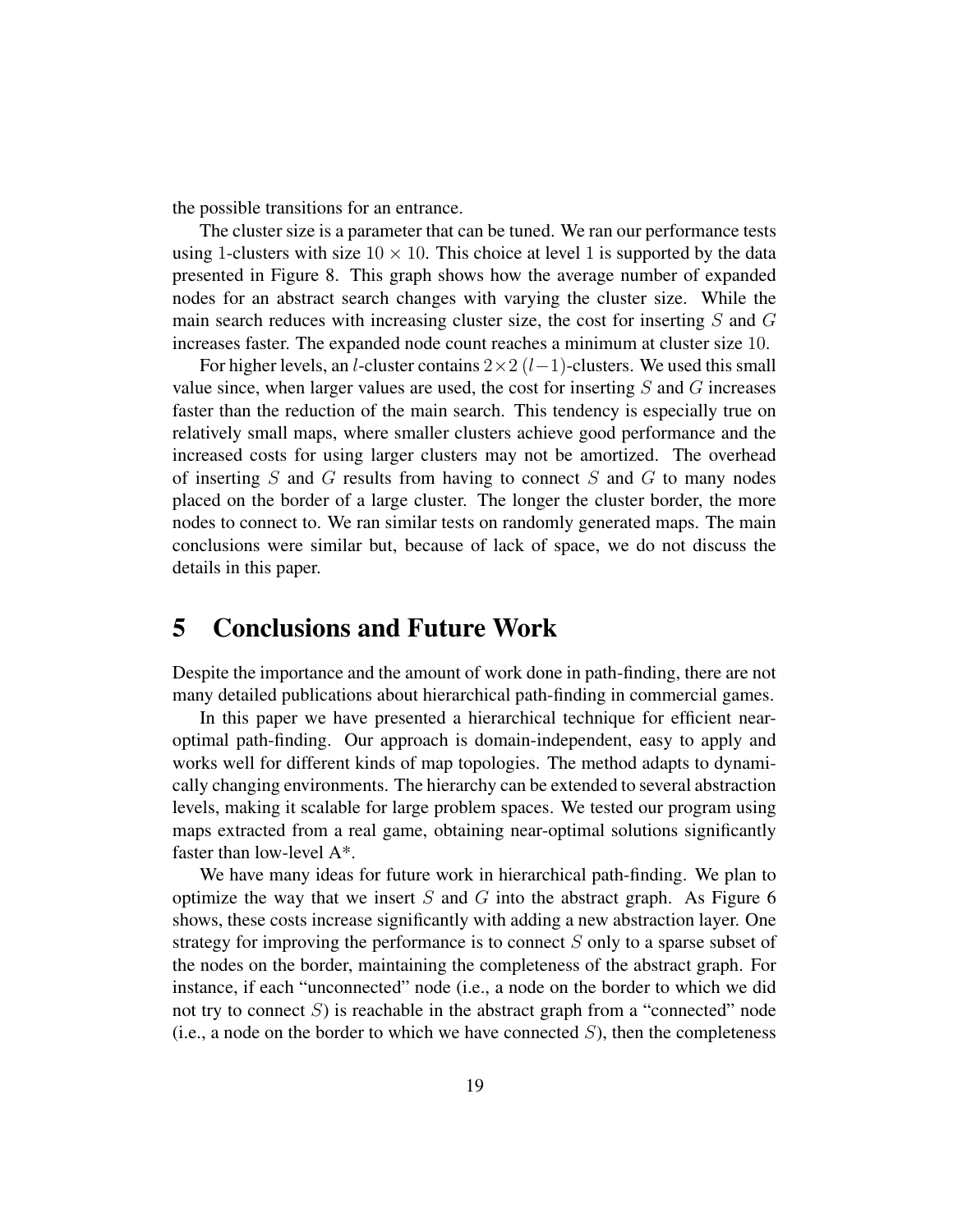is preserved. Another idea is to consider for connection only border nodes that are on the direction of G. However, this last idea does not guarantee the completeness and it is hard to evaluate the benefits beforehand. If the search fails because of the graph incompleteness, we have to perform it again with the subset of border nodes gradually enlarged.

The clustering method that we currently use is simple and produces good results. However, we also want to explore more sophisticated clustering methods. An application-independent strategy is to automatically minimize some of the clustering parameters such as number of abstract clusters, cluster interactions, and cluster complexity (e.g., the percentage of internal obstacles).

## **6 Acknowledgement**

This research was supported by the Natural Sciences and Engineering Research Council of Canada (NSERC) and Alberta's Informatics Circle of Research Excellence (iCORE). We thank all members of the Path-finding Research Group at the University of Alberta. Markus Enzenberger and Yngvi Björnsson wrote a generic path-finding library that we used in our experiments. BioWare kindly gave us access to the BALDUR'S GATE maps.

## **References**

- [1] D. Z. Chen, R. J. Szczerba, and J. J. Urhan Jr. Planning Conditional Shortest Paths Through an Unknown Environment: A Framed-Quadtree Approach. In *Proceedings of the 1995 IEEE/RSJ International Conference on Intelligent Robots and System Human Interaction and Cooperation*, volume 3, pages 33–38, 1995.
- [2] R. Holte, M. Perez, R. Zimmer, and A. MacDonald. Hierarchical A\*: Searching Abstraction Hierarchies Efficiently. In *Proceedings AAAI-96*, pages 530–535, 1996.
- [3] R. Korf. Depth-first Iterative Deepening: An Optimal Admissible Tree Search. *Artificial Intelligence*, 97:97–109, 1985.
- [4] A. Moore, L. Baird, and L. Kaelbling. Multi-Value-Functions: Efficient Automatic Action Hierarchies for Multiple Goal MDPs. In *Proceedings*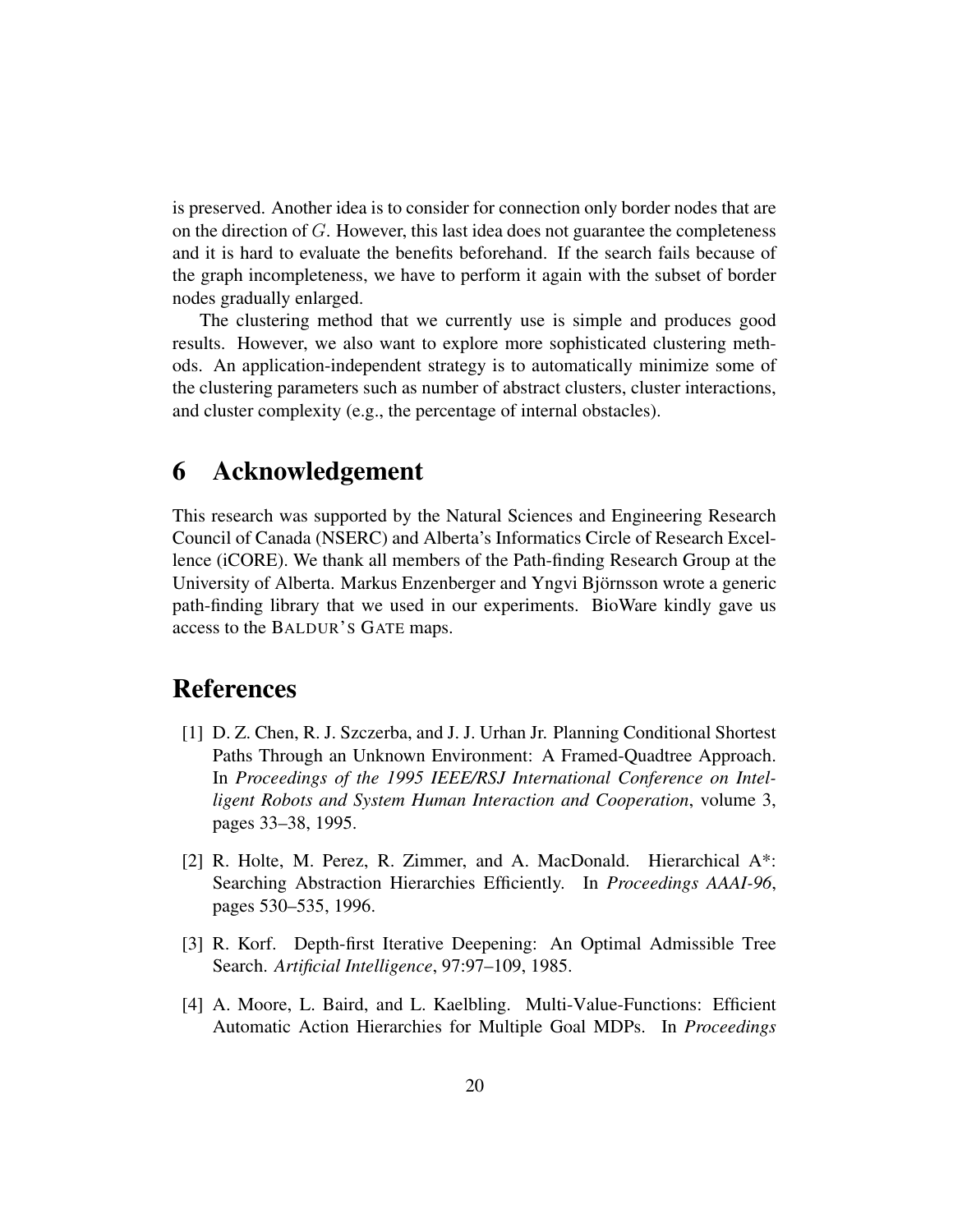*of the International Joint Conference on Artificial Intelligence (IJCAI '99)*, 1999.

- [5] S. Rabin. A\* Aesthetic Optimizations. In Mark Deloura, editor, *Game Programming Gems*, pages 264–271. Charles River Media, 2000.
- [6] S. Rabin. A\* Speed Optimizations. In Mark Deloura, editor, *Game Programming Gems*, pages 272–287. Charles River Media, 2000.
- [7] B. Reese and B. Stout. Finding a pathfinder. http://citeseer.nj. nec.com/reese99finding.html.
- [8] H. Samet. An Overview of Quadtrees, Octrees, and Related Hierarchical Data Structures. NATO ASI Series, Vol. F40, 1988.
- [9] S. Shekhar, A. Fetterer, and B. Goyal. Materialization Trade-Offs in Hierarchical Shortest Path Algorithms. In *Symposium on Large Spatial Databases*, pages 94–111, 1997.
- [10] B. Stout. Smart Moves: Intelligent Pathfinding. *Game Developer Magazine*, October/November 1996.
- [11] P. Tozour. Building a Near-Optimal Navigation Mesh. In Steve Rabin, editor, *AI Game Programming Wisdom*, pages 171–185. Charles River Media, Inc., 2002.
- [12] A. Yahja, A. Stentz, S. Singh, and B. Brummit. Framed-Quadtree Path Planning for Mobile Robots Operating in Sparse Environments. In *Proceedings, IEEE Conference on Robotics and Automation, (ICRA)*, Leuven, Belgium, May 1998.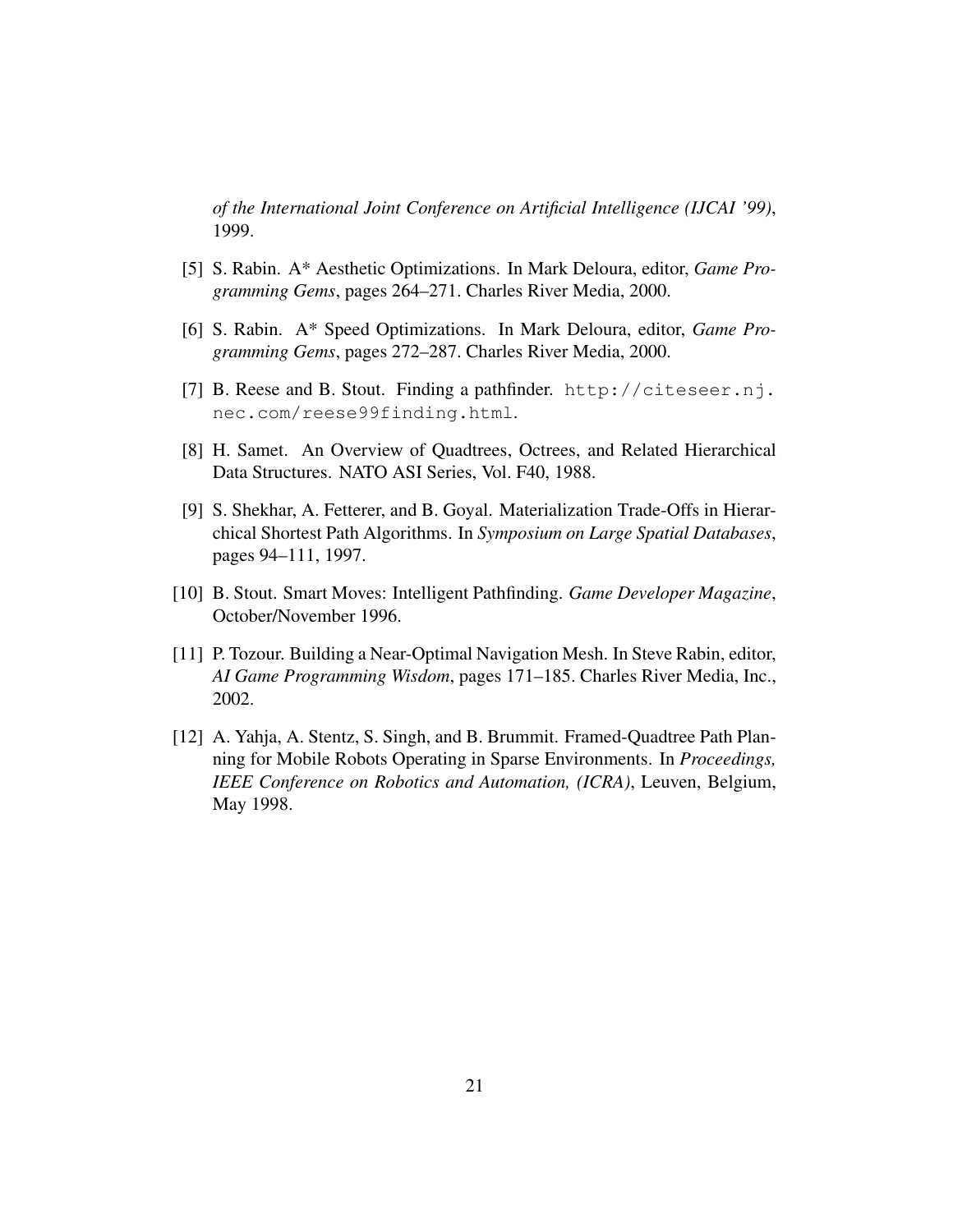# **A APPENDIX**

In this appendix we provide low-level details about our hierarchical path-finding technique, including the main functions in pseudo-code. The code can be found at the web site http://www.cs.ualberta.ca/˜adib/. First we adress the pre-processing, and next the on-line search.

## **A.1 Pre-processing**

Figure 9 summarizes the pre-processing. The main method is  $preprocessing(),$ which abstracts the problem maze, builds a graph with one abstract level and, if desired, adds more levels to the graph.

#### **A.1.1 Abstracting the Maze and Building the Abstract Graph**

At the initial stage, the maze abstraction consists of building the 1-clusters and the entrances between clusters. Later, when more levels are added to the hierarchy, the maze is further abstracted by computing clusters of superior levels. In the method abstract Maze(),  $C[1]$  is the set of 1-clusters, and E is the set of all entrances defined for the map.

The method  $buildGraph()$  creates the abstract graph of the problem. First it creates the nodes and the inter-edges, and next builds the intra-edges. The method  $newNode(e, c)$  creates a node contained in cluster c and placed at the middle of entrance e. For simplicity, we assume we have one transition per entrance, regardless of the entrance width. The methods  $getCluster1(e, l)$  and  $getCluster2(e, l)$ return the two adjacent *l*-clusters connected by entrance *e*. We use the methods  $addNode(n, l)$  to add node n to the graph and set the node level to l, and  $addEdge(n_1, n_2, w, l, t)$  to add an edge between nodes  $n_1$  and  $n_2$ . Parameter w is the weight, l is the level, and  $t \in \{INTER, INTRA\}$  shows the type (i.e., interedge or intra-edge) of the edge.

The last part of the method  $buildGraph()$  adds the intra-edges. The method  $searchFor Distance(n_1, n_2, c)$  searches for a path between two nodes and returns the path cost. This search is optimized as shown in Section A.2.2.

#### **A.1.2 Creating Additional Graph Levels**

The hierarchical levels of the multi-level abstract graph are built incrementally. Level 1 has been built at the previous phase. Assuming that the highest current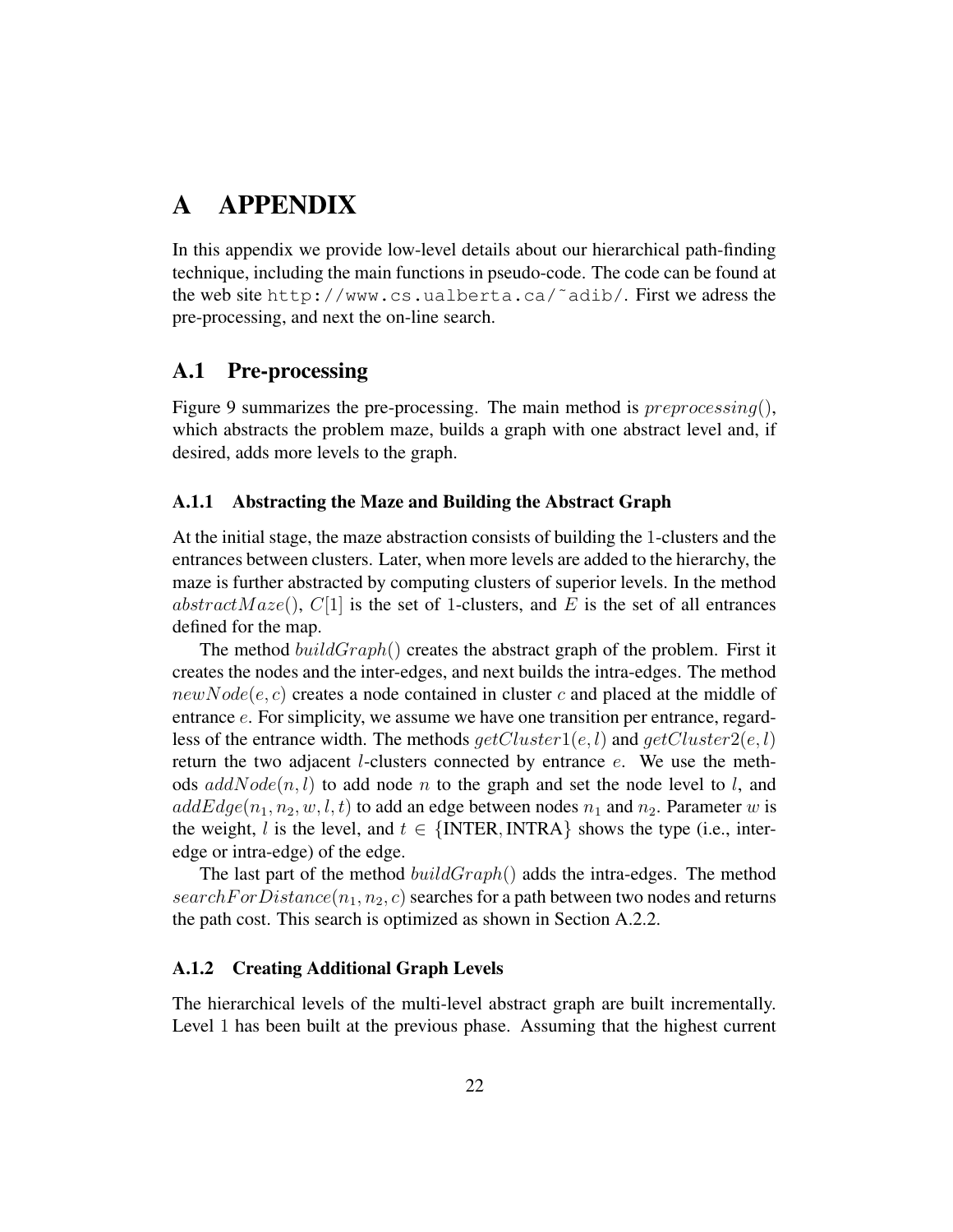level is  $l - 1$ , we build level l by calling the method  $addLevelToGraph(l)$ . We group clusters at level  $l-1$  to form a cluster at level  $l$  (the method  $buildClusters(l)$ ,  $l > 1$ ). C[l] is the set of l-clusters. The last part of the method addLevelToGraph() adds new intra-edges to the graph.

### **A.2 On-line Search**

#### **A.2.1 Finding an Abstract Solution**

Figure 10 summarizes the steps of the on-line search.

The main method is  $hierarchicalSearch(S, G, maxLevel)$ , which performs the on-line search. First we insert  $S$  and  $G$  into the abstract graph, using the method insert Node(node, level). The method connect  $To Border(n, c)$  adds edges between node n and the nodes placed on the border of cluster c that are reachable from *n*. We insert *S*, *G* into the multi-level graph using the method  $insertNode()$ .  $determineCluster(n, l)$  returns the l-cluster that contains node n.

The method search For  $Path(S, G, maxLevel)$  performs a search at the highest abstraction level to find an abstract path from  $S$  to  $G$ . If desired, we refine the path to a low-level representation using the method  $refinePath(absPath)$ . Finally, the method  $smoothPath(lPath)$  improves the quality of the low-level solution.

#### **A.2.2 Searching in the Multi-Level Graph**

In a multi-level graph, search can be performed at various abstraction levels. Searching at level  $l$  reduces the search effort by exploring only a small subset of the graph nodes. The higher the level, the smaller the part of the graph that can potentially be explored. When searching at a certain level  $l$ , the rules that apply for node expansion are the following. First, we consider only nodes having level greater than or equal to l. Second, we consider only intra-edges having level l and inter-edges having level  $\geq l$ .

The search space can be further reduced by ignoring the nodes outside a given cluster. This is useful in situations such as connecting  $S$  or  $G$  to the border of their clusters, connecting two nodes placed on the border of the same cluster, or refining an abstract path.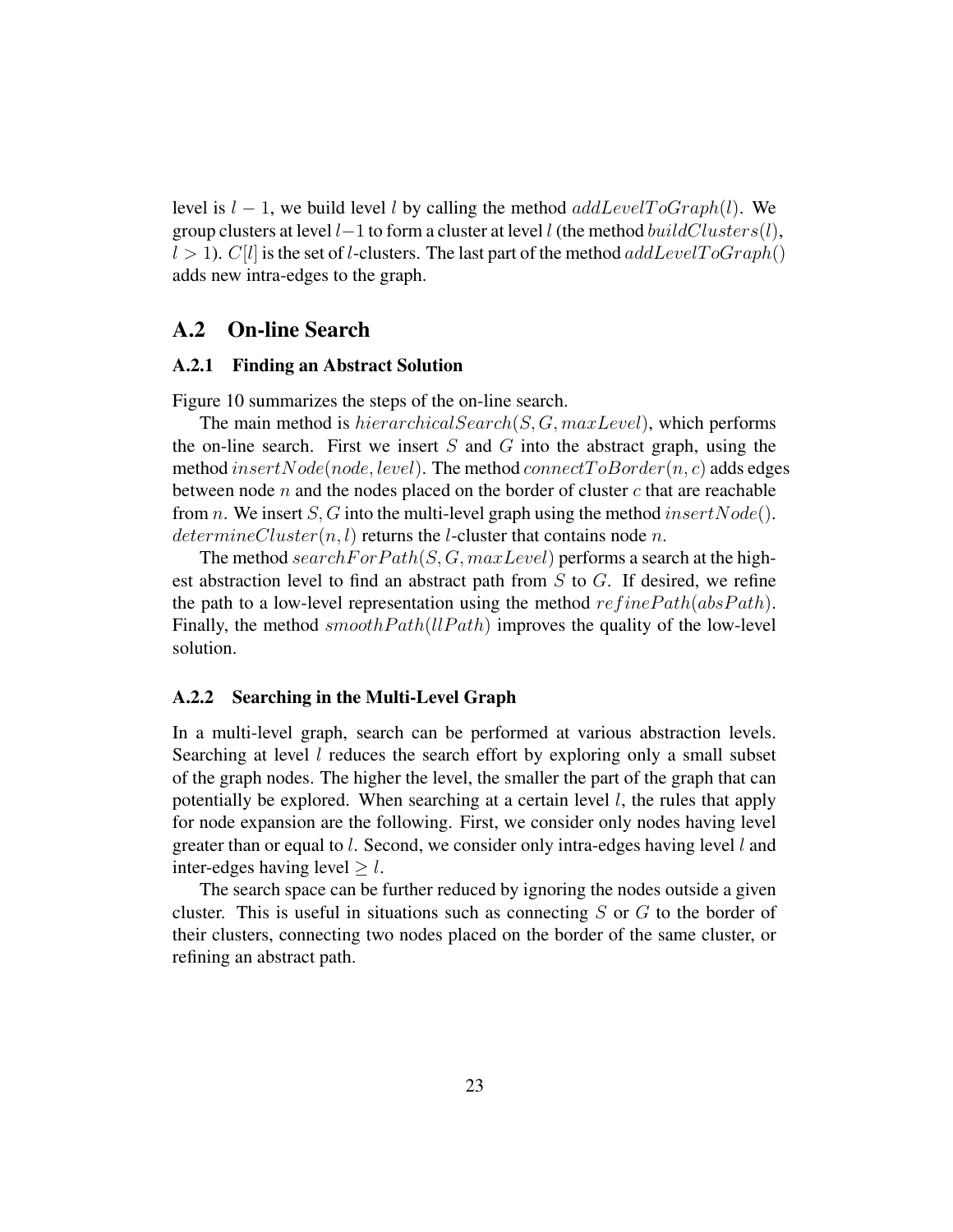

Figure 1: (a) The  $40 \times 40$  maze used in our example. The obstacles are painted in black. S and G are the start and the goal nodes. (b) The bold lines show the boundaries of the  $10 \times 10$  clusters.



Figure 2: Abstracting the top-left corner of the maze. All abstract nodes and interedges are shown in light grey. For simplicity, intra-edges are shown only for the top-right cluster.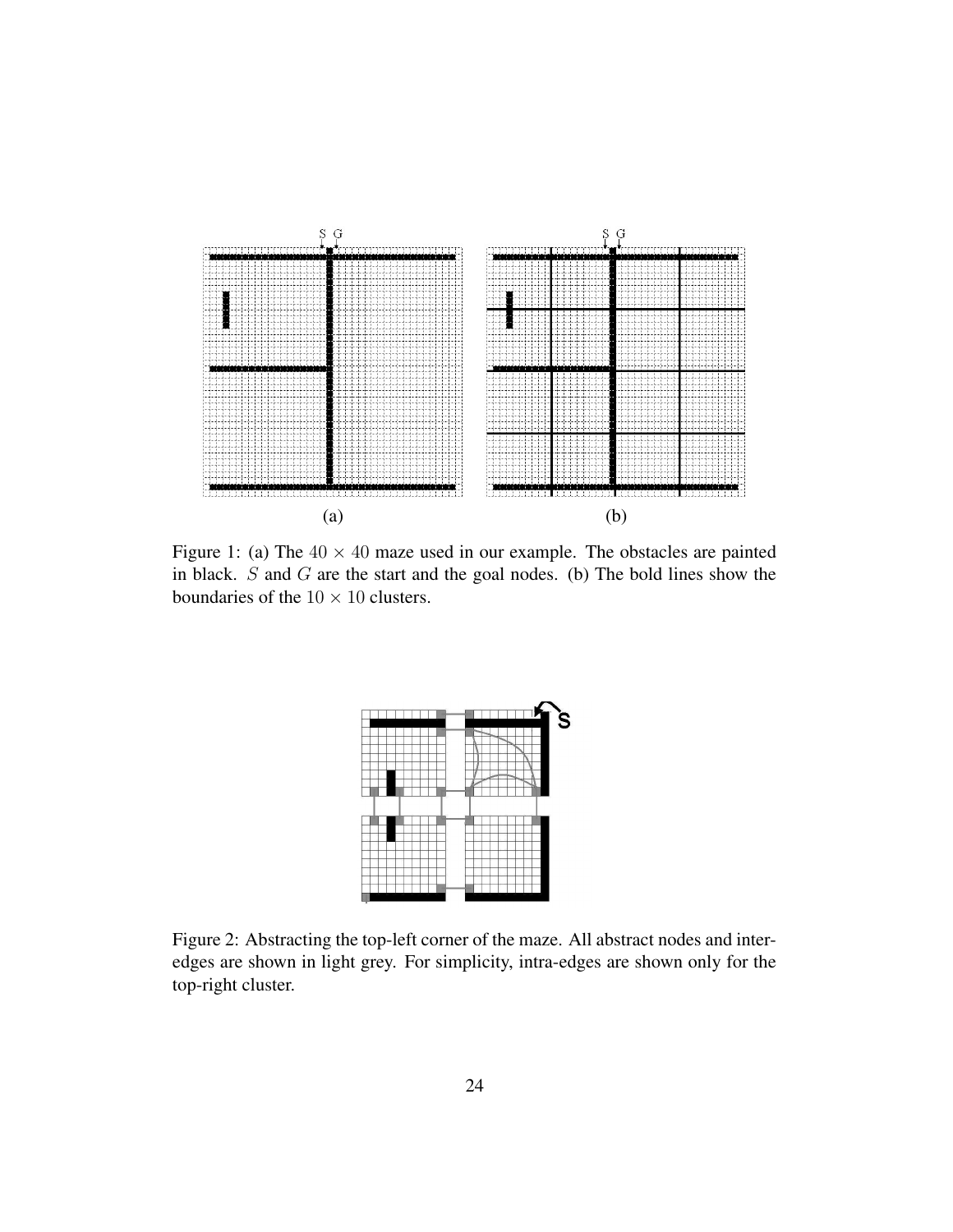

Figure 3: Cluster-internal path information.



Figure 4: (a) The abstract problem graph in a hierarchy with one low level and one abstract level. (b) Level 2 of the abstract graph in the 3-Level hierarchy. The dotted edges connect  $S$  and  $G$  to the rest of each graph.

| Search      |    |       |                 |            |
|-------------|----|-------|-----------------|------------|
| Technique   | SG | Main  | <b>Abstract</b> | Refinement |
| L- $\Omega$ |    | 1,462 | 1,462           |            |
| $L-1$       | 16 |       | 83              |            |
| $L - 2$     |    |       | 48              |            |

Table 1: Summary of results our running example. We show the number of expanded nodes. SG is the effort for inserting S and G into the graph. *Abstract* is the sum of the previous two columns. This measures the effort for finding an abstract solution. *Refinement* shows the effort for complete path-refinement.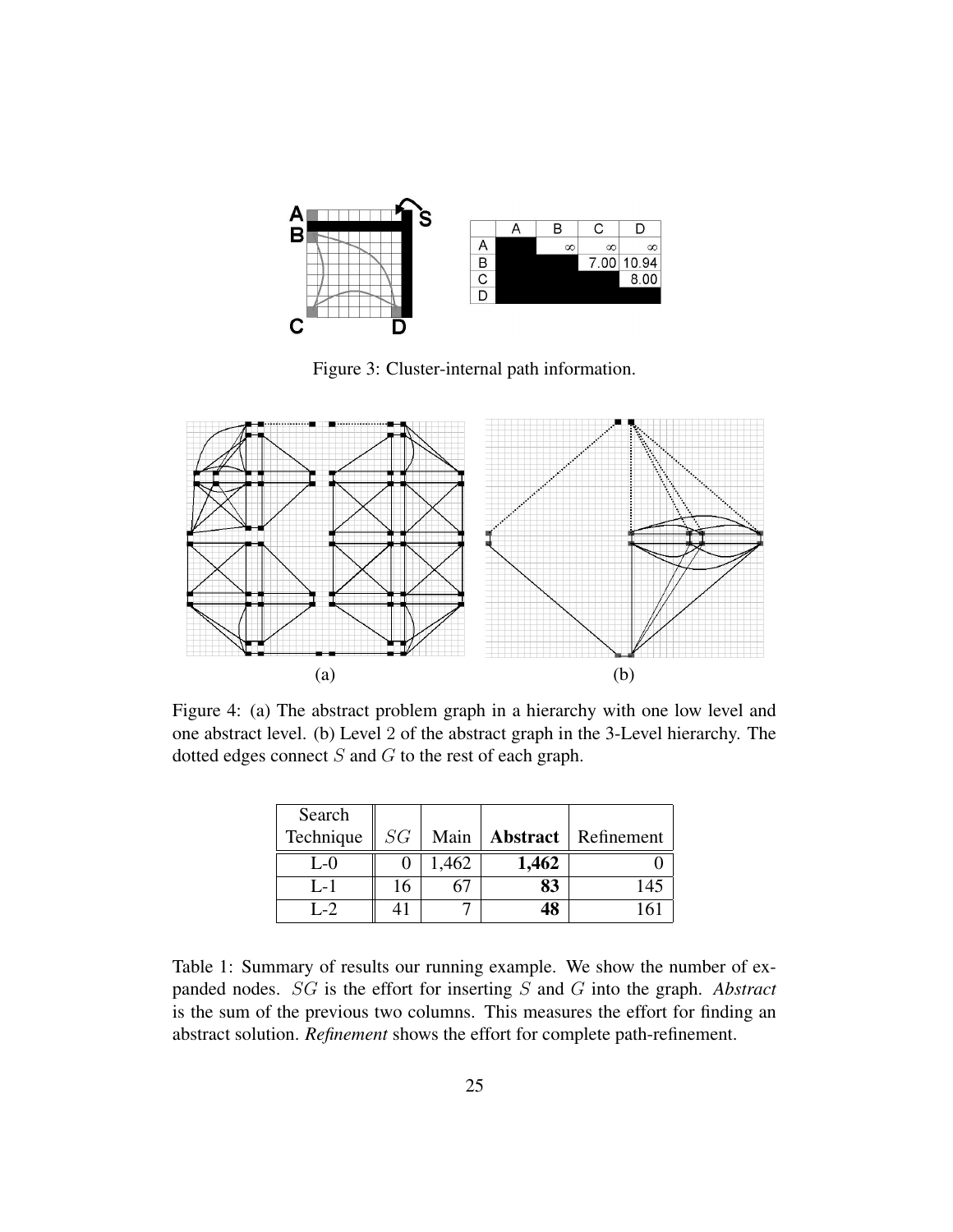|         | Graph 0 | Graph 1 |       | Graph 2 |       | Graph 3 |       |       |       |       |
|---------|---------|---------|-------|---------|-------|---------|-------|-------|-------|-------|
|         |         |         | Total |         | $L_2$ | Total   | $L_1$ | $L_2$ | $L_3$ | Total |
|         | 4,469   | 367     | 367   | 186     | 181   | 367     | 86    | 92    | 89    | 367   |
| $E_1$   | 16,420  | 198     | 198   | 100     | 98    | 198     | 00    | 50    | 48    | 198   |
| $E_2\,$ |         |         | 722   | 722     | 662   | 1,384   | 722   | 622   | 462   | 1,846 |

Table 2: The average size of the problem graph in BALDUR'S GATE. Graph 0 is the initial low-level graph. Graph 1 represents a graph with one abstract level  $(L_1)$ , Graph 2 has two abstract levels  $(L_1, L_2)$ , and Graph 3 has three abstract levels  $(L_1, L_2, L_3)$ . N is the number of nodes,  $E_1$  is the number of inter-edges, and  $E_2$  is the number of intra-edges.

|           | Low level | Abstract |    |            |  |
|-----------|-----------|----------|----|------------|--|
|           |           | Main     | SG | Refinement |  |
| Open Size | 51.24     | 17.23    |    |            |  |

Table 3: Average size of the open list in A\*. For hierarchical search, we show the average Open size for the main search, the SG search (i.e., search for inserting S and G into the abstract graph), and the refinement search.



Figure 5: Low-level A\* vs. hierarchical path-finding.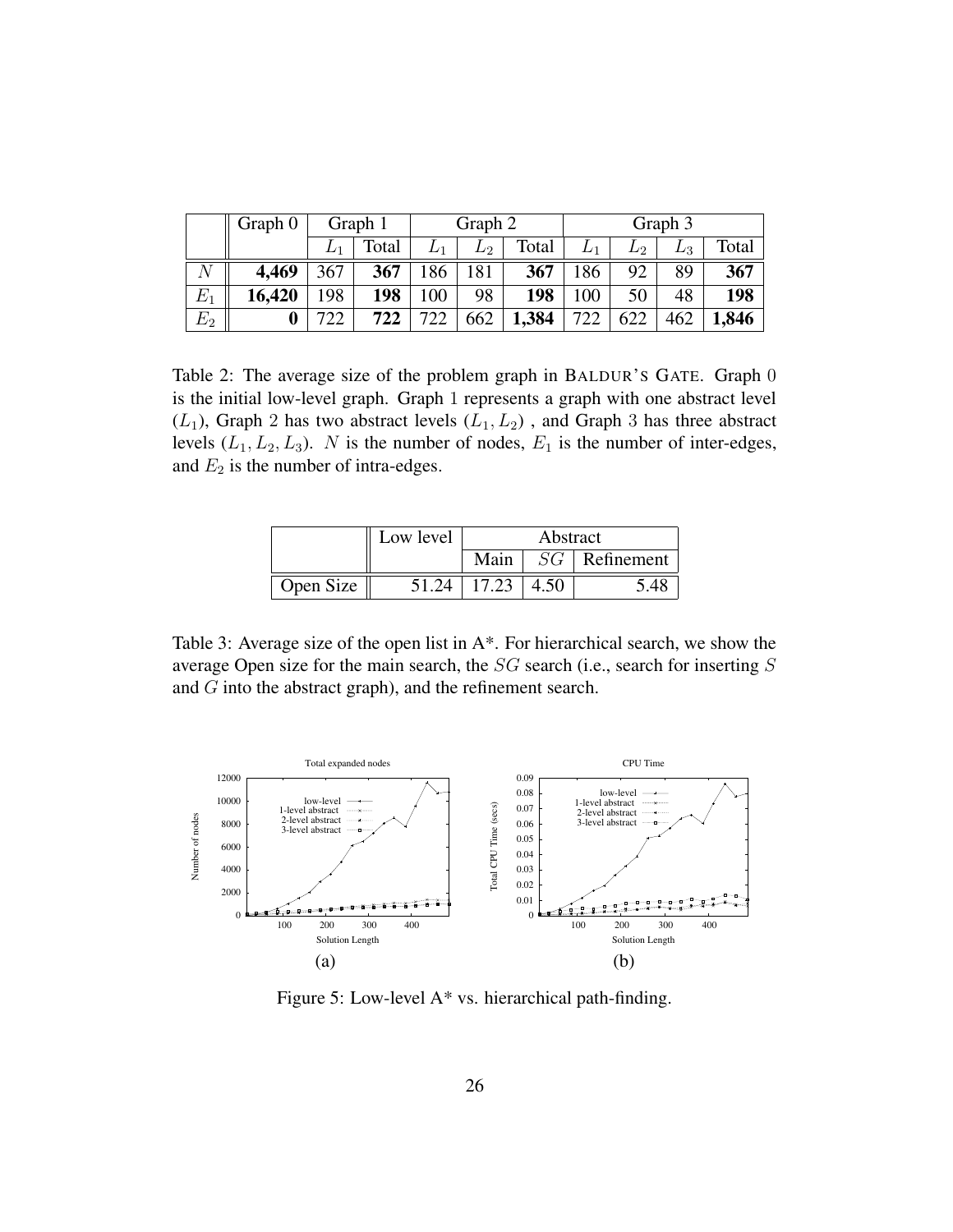

Figure 6: The effort for hierarchical search in hierarchies with one abstract level, two abstract levels, and three abstract levels. We show in what proportion the main effort, the SG effort, and the refinement effort contribute to the total effort. The gray part at the bottom of a data bar represents the main effort. The dark part in the middle is the SG effort. The white part at the top is the refinement effort.



Figure 7: The solution quality.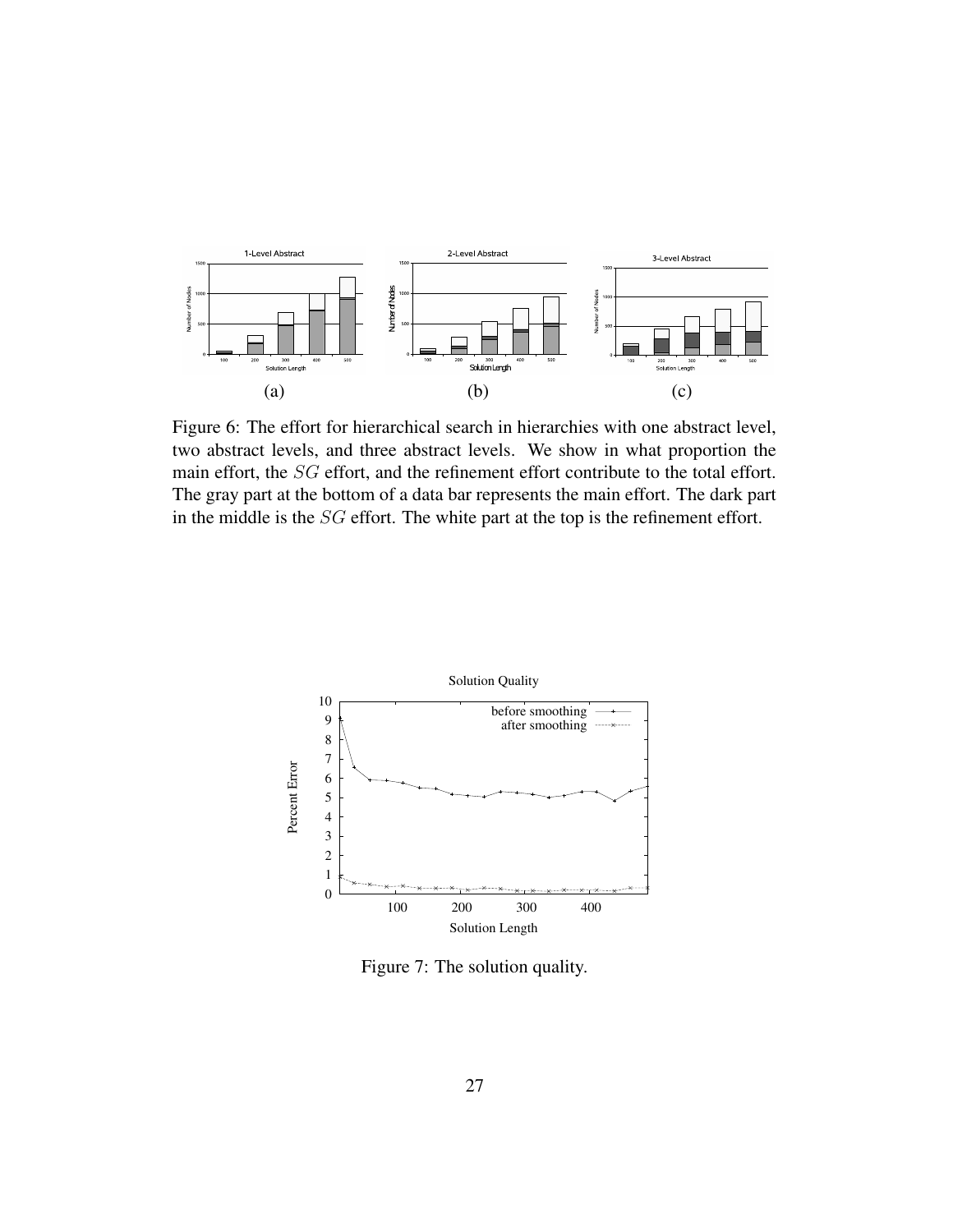

Figure 8: The seach effort for finding an abstract solution. SG represents the cost of inserting  $S$  and  $G$ . The main search finds an abstract path in the abstract graph.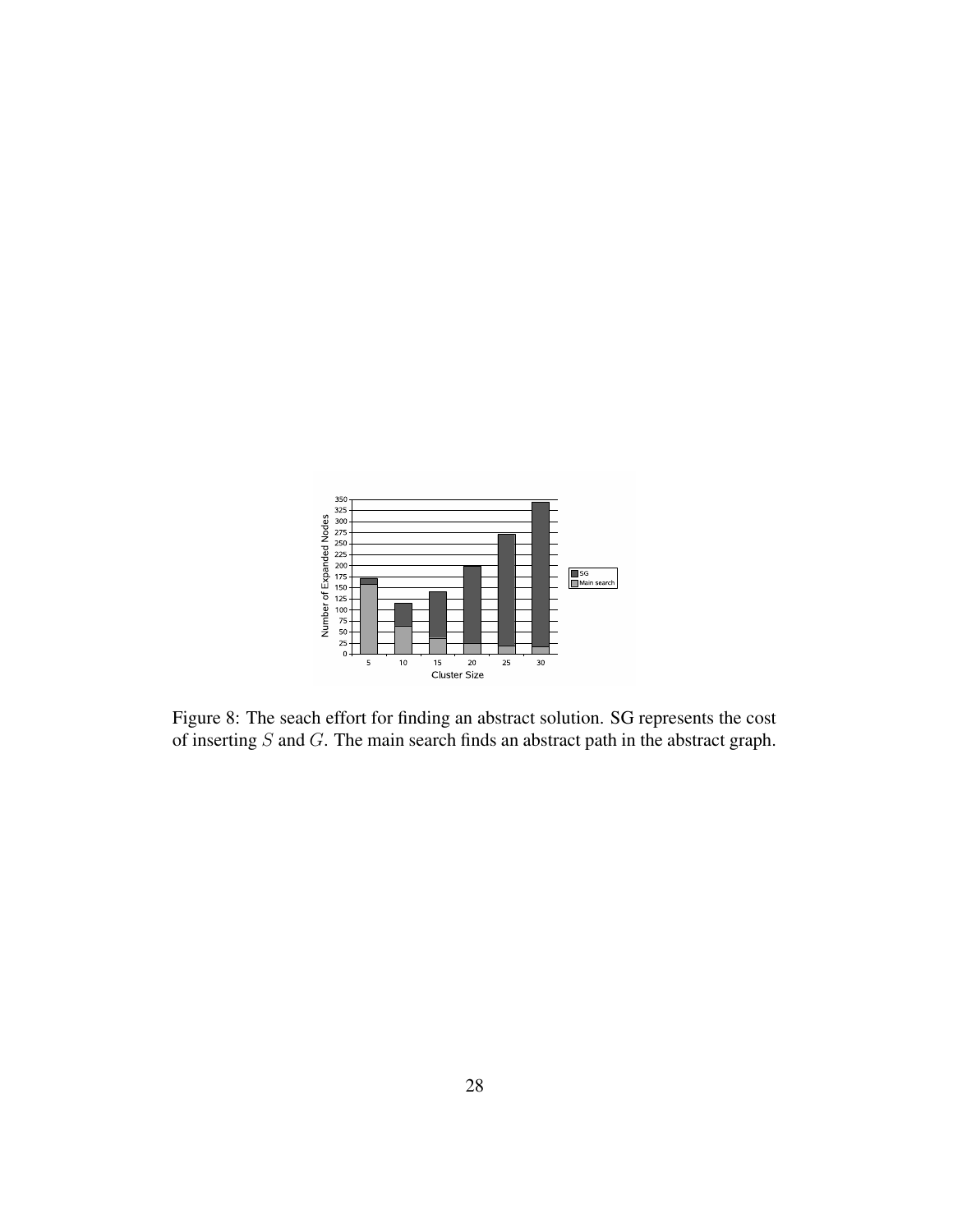```
void abstractMaze(void) {
   E = \emptyset;
   C[1] = \text{buildClusters}(1);for (each c_1, c_2 \in C[1]) {
      if (adjacent(c_1, c_2))
        E = E \cup \text{buildEntries}(c_1, c_2);}
}
void buildGraph(void) {
   for (each e \in E) {
      c_1 = getCluster1(e, 1);
      c_2 = getCluster2(e, 1);
      n_1 = newNode(e, c_1);
      n_2 = newNode(e, c_2);
      addNode(n_1, 1);addNode(n_2, 1);addEdge(n_1, n_2, 1, 1, INTER);}
    for (each c \in C[1]) {
      for (each n_1, n_2 \in N[c], n_1 \neq n_2) {
        d = \text{searchForDistance}(n_1, n_2, c);if (d < \infty)addEdge(n_1, n_2, 1, d, INTRA);}
   }
}
                                                      void addLevelToGraph(int l) {
                                                         C[l] = \text{buildClusters}(l);for (each c_1, c_2 \in C[l]) {
                                                           if (adjacent(c_1, c_2) == false)
                                                              continue;
                                                           for (each e \in getEntrances(c_1, c_2)) {
                                                              setLevel(getNode1(e), l);setLevel(getNode2(e), l);setLevel(getEdge(e), l);}
                                                         }
                                                         for (each c \in C[l])
                                                           for (each n_1, n_2 \in N[c], n_1 \neq n_2) {
                                                              d = searchForDistance(n_1, n_2, c);
                                                              if (d < \infty)addEdge(n_1, n_2, l, d, INTRA)}
                                                     }
                                                      void preprocessing(int maxLevel) {
                                                         abstractMaze();
                                                         buildGraph();
                                                         for (l = 2; l \leq maxLevel; l++)addLevelToGraph(l);
                                                     }
```
Figure 9: The pre-processing phase in pseudo-code. This phase builds the multilevel graph, except for S and G.